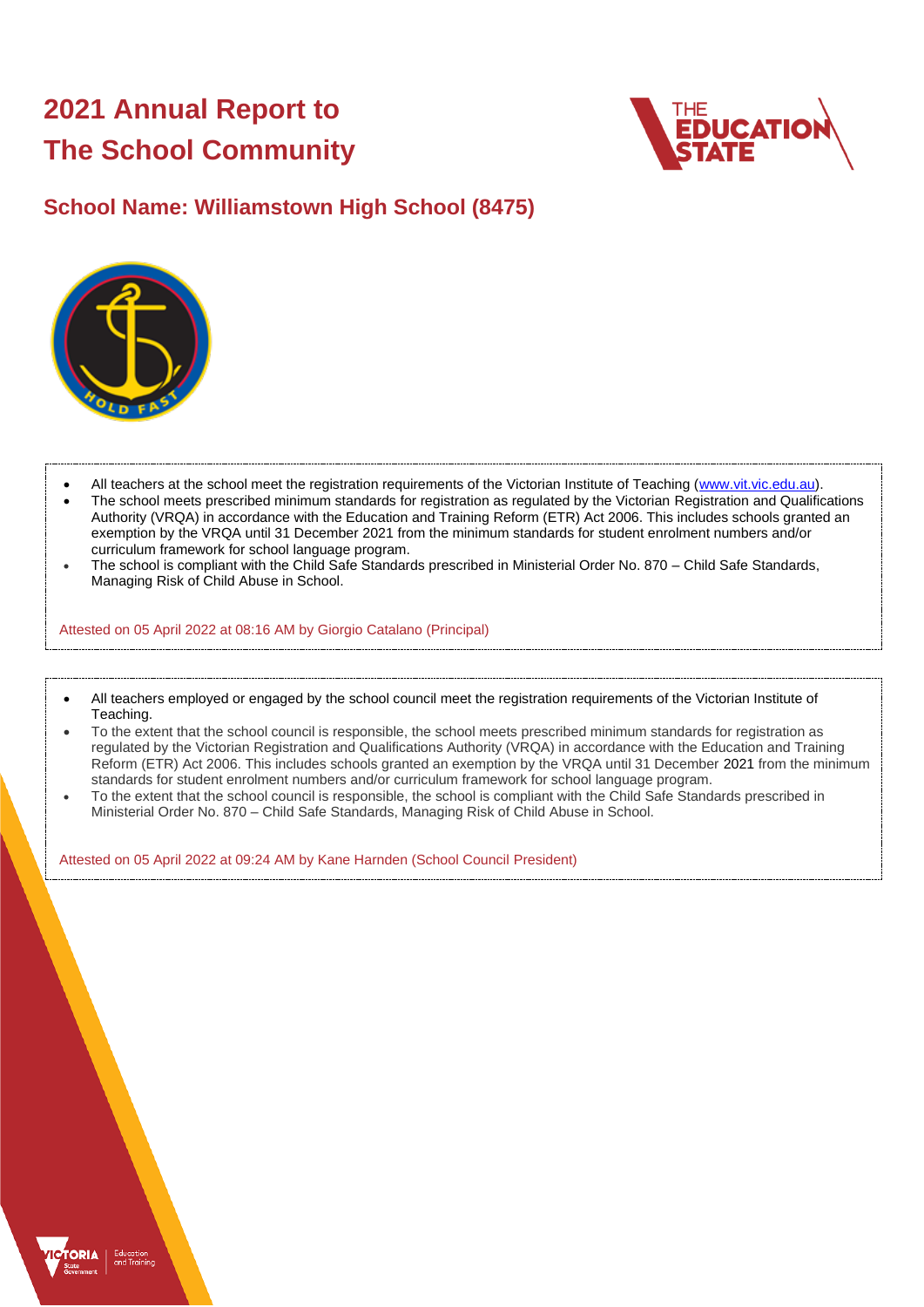

## How to read the Annual Report

## What does the *'About Our School'* commentary section of this report refer to?

The 'About our school' commentary provides a brief background on the school, an outline of the school's performance over the year and future directions.

The 'School Context' describes the school's vision, values and purpose. Details include the school's geographic location, size and structure, social characteristics, enrolment characteristics and special programs.

The 'Framework for Improving Student Outcomes (FISO)' section includes the improvement initiatives the school has selected and the progress they have made towards achieving them through the implementation of their School Strategic Plan and Annual Implementation Plan.

## What does the *'Performance Summary'* section of this report refer to?

The Performance Summary includes the following:

#### **School Profile**

- student enrolment information
- the school's 'Student Family Occupation and Education' category
- a summary of parent responses in the Parent Opinion Survey, shown against the statewide average for Secondary schools
- school staff responses in the area of School Climate in the School Staff Survey, shown against the statewide average for Secondary schools

#### **Achievement**

- English and Mathematics for Teacher Judgements against the curriculum
- English and Mathematics for National Literacy and Numeracy tests (NAPLAN)
- all subjects for Victorian Certificate of Education (VCE) examinations

#### **Engagement**

Student attendance and engagement at school, including:

- how many Year 7 students remain at the school through to Year 10
- how many exiting students go on to further studies or full-time work

#### **Wellbeing**

Student responses to two areas in the Student Attitudes to School Survey:

- Sense of Connectedness
- Management of Bullying

Results are displayed for the latest year and the average of the last four years (where available). As NAPLAN tests were not conducted in 2020, the NAPLAN 4-year average is the average of 2018, 2019 and 2021 data in the 2021 Performance Summary.

#### Considering COVID-19 when interpreting the Performance Summary

The Victorian community's experience of COVID-19, including remote and flexible learning, had a significant impact on normal school operations in 2020 and 2021. This impacted the conduct of assessments and surveys. Readers should be aware of this when interpreting the Performance Summary.

For example, in 2020 and 2021 school-based surveys ran under changed circumstances, and NAPLAN was not conducted in 2020. Absence and attendance data during this period may have been influenced by local processes and procedures adopted in response to remote and flexible learning.

Schools should keep this in mind when using this data for planning and evaluation purposes.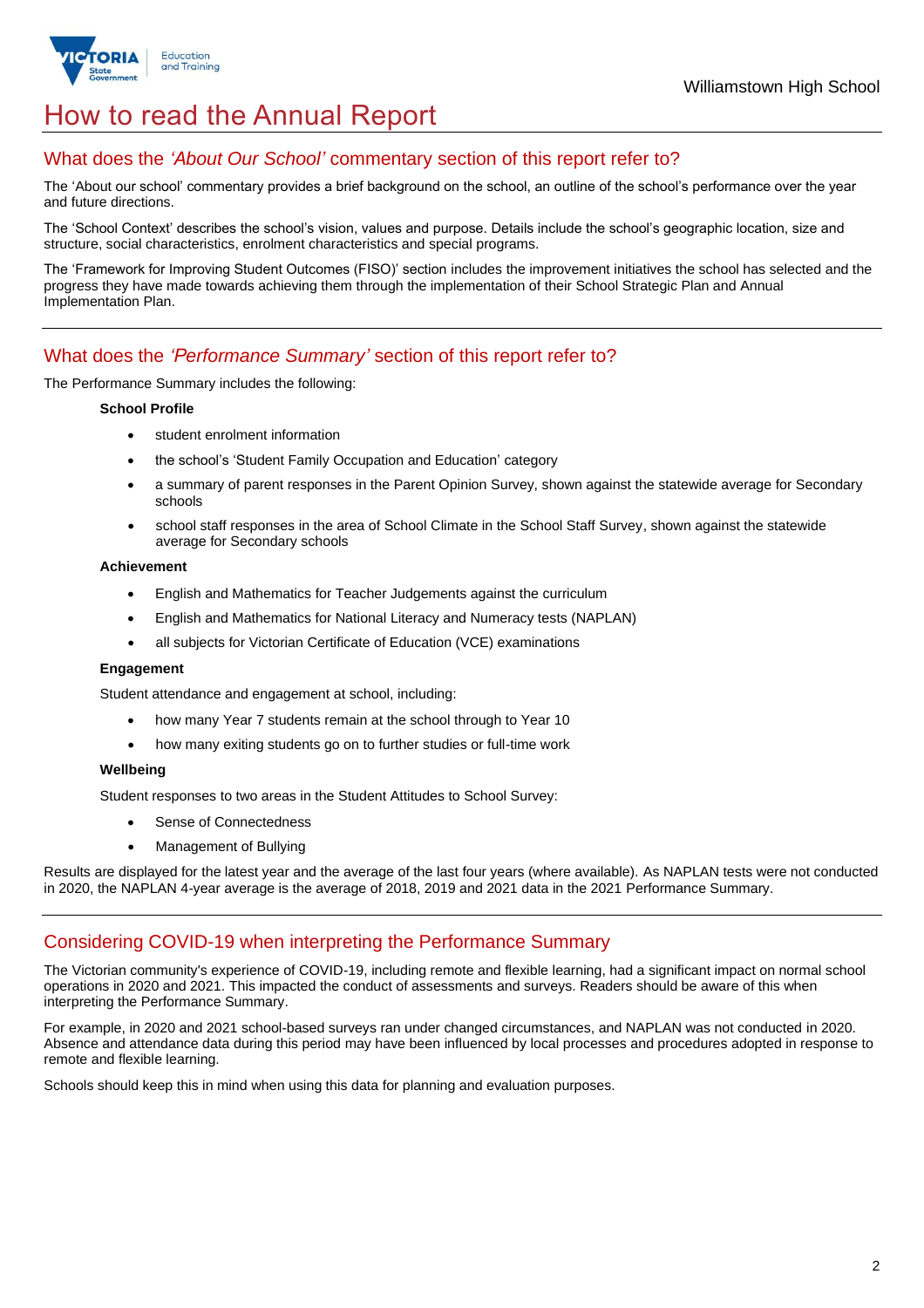

## How to read the Annual Report (continued)

#### What do *'Similar Schools'* refer to?

Similar Schools are a group of Victorian government schools with similar characteristics to the school.

This grouping of schools has been created by comparing each school's socio-economic background of students, the number of non-English speaking students and the school's size and location.

## What does *'NDP'* or '*NDA*' mean?

'NDP' refers to no data being published for privacy reasons or where there are insufficient underlying data. For example, very low numbers of participants or characteristics that may lead to identification will result in an 'NDP' label.

'NDA' refers to no data being available. Some schools have no data for particular measures due to low enrolments. There may be no students enrolled in some year levels, so school comparisons are not possible.

Note that new schools only have the latest year of data and no comparative data from previous years. The Department also recognises unique circumstances in Specialist, Select Entry, English Language, Community Schools and schools that changed school type recently, where school-to-school comparisons are not appropriate.

## What is the *'Victorian Curriculum'*?

The Victorian Curriculum F–10 sets out what every student should learn during his or her first eleven years of schooling. The curriculum is the common set of knowledge and skills required by students for life-long learning, social development and active and informed citizenship.

The Victorian Curriculum is assessed through teacher judgements of student achievement based on classroom learning.

The curriculum has been developed to ensure that school subjects and their achievement standards enable continuous learning for all students, including students with disabilities.

The 'Towards Foundation Level Victorian Curriculum' is integrated directly into the curriculum and is referred to as 'Levels A to D'.

'Levels A to D' may be used for students with disabilities or students who may have additional learning needs. These levels are not associated with any set age or year level that links chronological age to cognitive progress (i.e., there is no age expected standard of achievement for 'Levels A to D').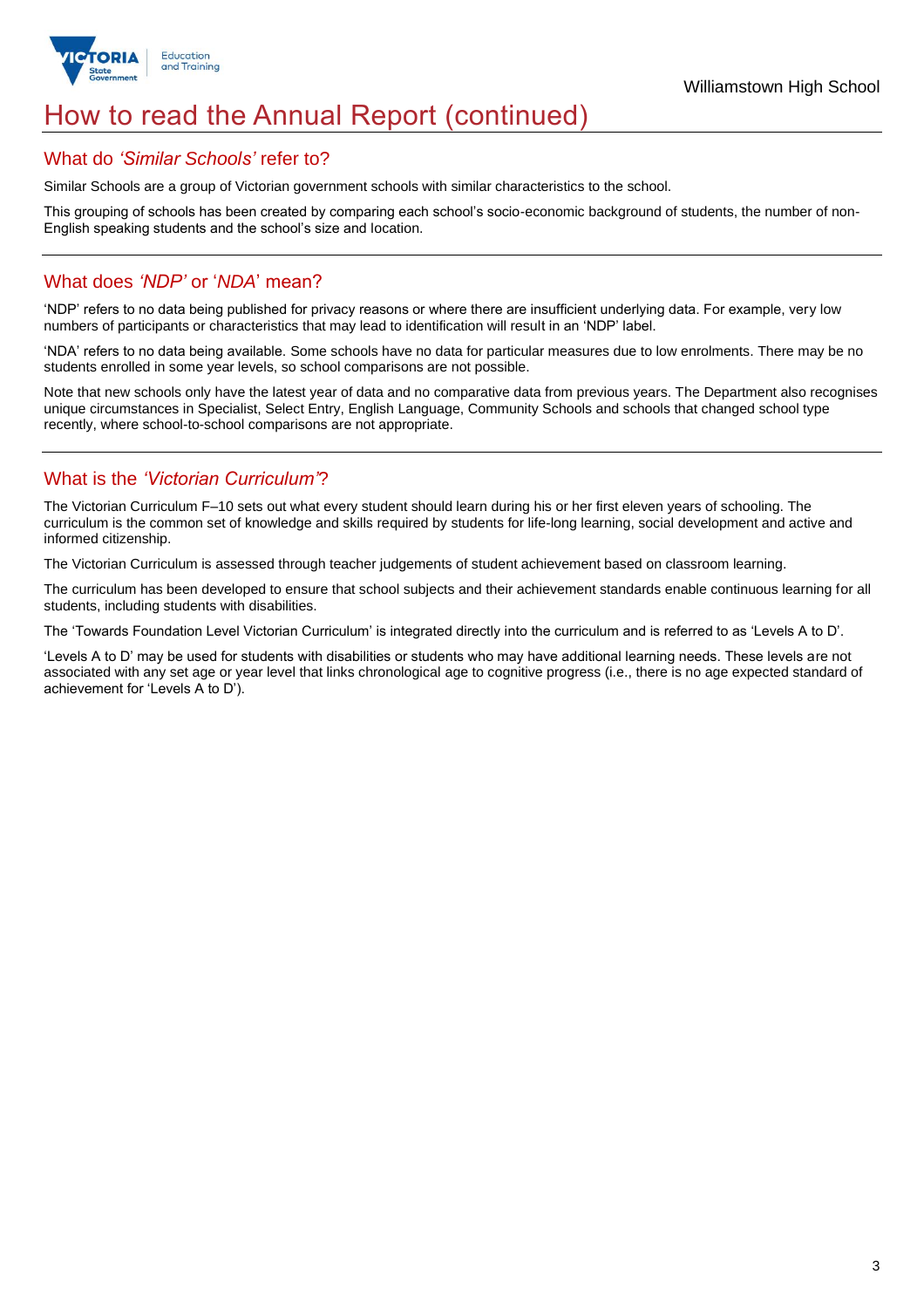

## **About Our School**

### School context

Williamstown High School came under the auspices of the state education department in late 1914 after opening under local council and as a grammar school in 1867. In 1914 the world was at war and Australia was changing rapidly. The school adopted the red, black and yellow colours of Belgium, then besieged by German troops. It took the motto 'Hold Fast' to encourage students to commit to their education and to inspire the community to stand optimistically defiant in the face of a changing world. One hundred years on, 'Hold Fast' continues to be our motto. It speaks eloquently of the school's historical significance, its importance to the local community, its key values and ongoing success at charting pathways for students. Proud of its past, but with an eye firmly on the future, Williamstown High School provides an exemplary learning environment that gives students a passion for lifelong learning and the confidence to take an active role in society.

Since 2011 the school has planned and raised funds to build a Performing Arts Centre of Excellence at the Pasco campus. Stage one, the construction of a multi-use theatre, was opened in mid-2017. Stage two, due for completion in 2022, is adding dedicated music facilities and gallery spaces as well as a purpose built Year 12 Study Centre. The Performing Arts Centre of Excellence will enable future generations of students to explore and develop their artistic endeavours and the Williamstown community to share in cultural activities and access these state-of-the art facilities. Williamstown and its neighbouring suburbs are strong and vibrant communities with a proven collective spirit to make things happen - together we can celebrate the school's artistic achievements while giving something back to the community that has supported us.

A Williamstown High School education provides a dynamic learning culture that promotes integrity, innovation and the individual. As a school community we value:

-excellence and creativity in our achievements and ambitions

-integrity and honesty in our actions and relationships

-diversity in our curriculum, in each other and in our community

-strong and open communication between our school and our homes, and between our teachers, our students and our families

-a commitment to social justice and a passion to protect and improve our environment and our community.

Williamstown High School caters for more than 1500 students from Years 7 to 12. The school is situated across two campuses that are within a ten-minute walking distance from each other. The Bayview Campus is the home of our Middle Years (Years 7 to 9). This is the site of the former Point Gellibrand Girls' Secondary College. Williamstown High School merged with the girls' college in 2000 and a multimillion-dollar program saw the buildings and grounds rebuilt in 2006 based on an award-winning environmentally sustainable design. The proximity of the innovative Middle Years Campus to Port Phillip Bay and the unique Jawbone Marine Sanctuary has enabled the school to develop an environmental curriculum, including marine studies, enhancing student-learning opportunities. In 2020, following an analysis of enrolment data, a decision was made to no longer offer the all girls homegroup. The Pasco Campus, situated on the original site established early in the 20th century, is nestled in the heart of old Williamstown with an architectural style very much in keeping with the area and the era. The Senior Campus (Years 10 to 12), housed in several heritage buildings, including the original 1867 grammar school block, provides a mature setting for Year 10, VCE, VCAL and VET students to access broad and extensive curriculum options with modern facilities and resources.

Williamstown High School has a low Student Family Occupation and Education index (SFOE) indicating a low level of social-educational disadvantage for the student population. The school offers an Accelerated Learning Program, Accelerated Sports Program, a dynamic instrumental music, visual and performing arts program, and a French and Indonesian LOTE program that encompasses two sister school arrangements. At Year 9, students are engaged in the Immersion Program for one term. During this term, 40% of Year 9 class time is dedicated to the students immersing themselves in the theme "Making a Difference (MAD)". At the Senior Campus, a wide range of VCE, VET and VCAL studies are offered. Study scores and destination data reflect outstanding successes and continual improvement. The dedicated learning environment and a flexible curriculum allow students to complete VCE/VET studies in Year 10. Year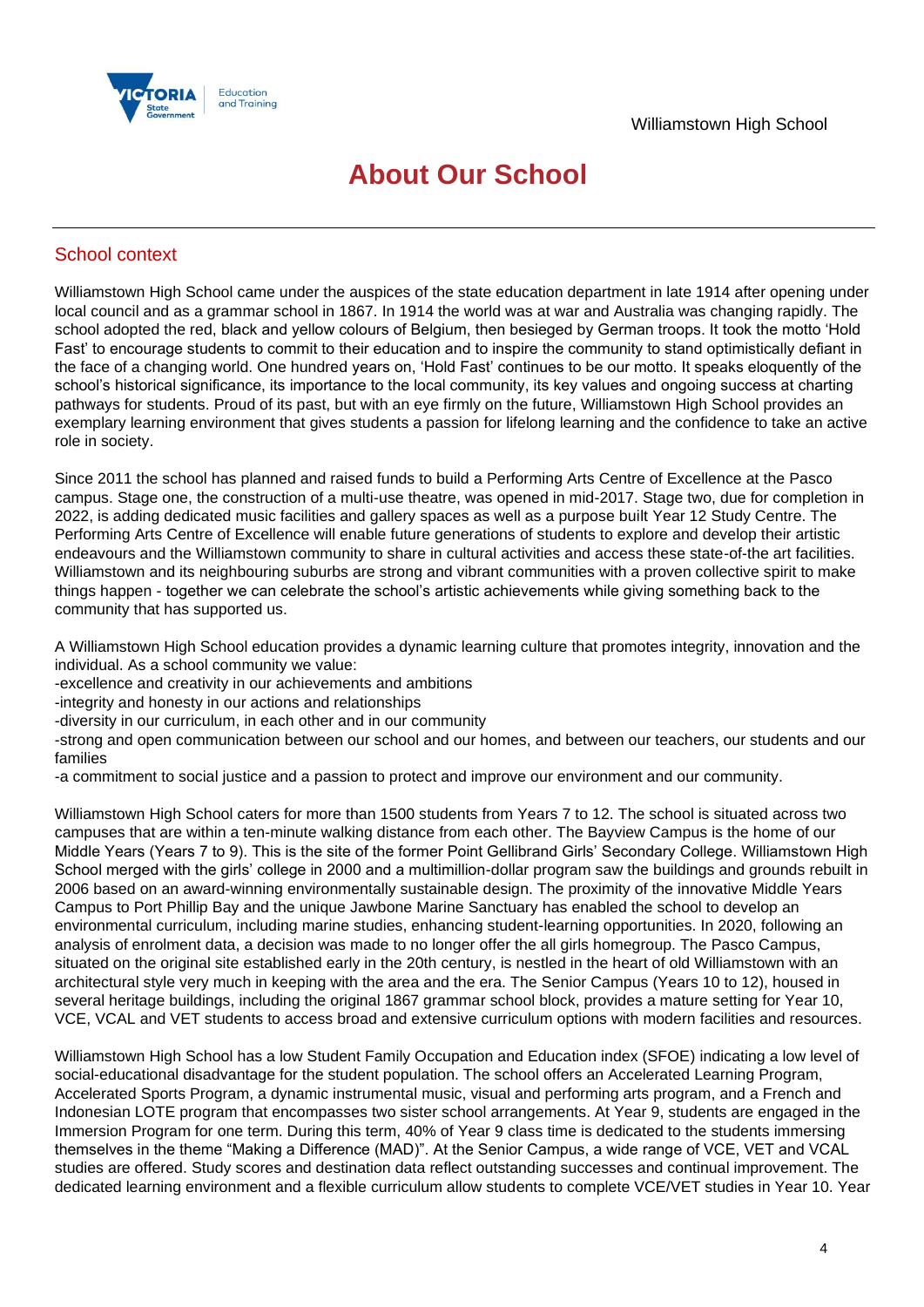

11 students who are ready to meet the challenge of VCE are encouraged to undertake a Unit 3/4 study. Students can apply to be part of the The Advancement Via Individual Determination (AVID) program at Year 10. AVID supports middle band students who have the desire to go on with tertiary study and who demonstrate an ongoing commitment to applying themselves. Commencing at Year 10 and continuing to Year 12, an International Students Program is in place with students from China, Vietnam and Europe successfully undertaking secondary studies with the view for many to continue tertiary studies in Australia.

Williamstown High School has an active School Council and Parents and Friends Association who continue to work collaboratively with the school to improve and build upon resources, impacting positively on student outcomes. Williamstown High School enjoys a strong sense of community, working together to develop supportive and strong home-school partnerships, depth in our extracurricular activities, a flourishing student leadership program with an emphasis on empowering student voice, and outstanding performances in the arts, debating, sporting and artistic achievement. We encourage and demand the highest of standards from our students in their diverse pursuits for individual excellence.

Williamstown High School has 131.3 equivalent full-time staff: 6 Principal Class, 125 Teachers and 33 Education Support Staff.

## Framework for Improving Student Outcomes (FISO)

In 2021 the school undertook an extensive self-evaluation process that informed the school review team. The review found WHS to be a high performing school and identified areas of focus to ensure ongoing improvement. This work led to the development of a new strategic plan with clear direction for the next four years with a continued focus on: -student learning growth

-student agency and voice across the school including developing the capabilities of all students to be confident selfmotivated learners to maximize the engagement and the learning of every student -student wellbeing

Our Annual Implementation Plan (AIP) in 2021 was focused on these areas. This included developing new collaborative evidence-based practices. A commitment to a professional learning and collaborative culture saw the review of our Professional Learning Communities (PLCs) across the school with the recommendation to move towards Professional Learning Teams (PLTs) with teacher collaboration within the PLTs focused on school wide improvement initiatives. This led to the the development of protocols, support and guidance materials and the allocation of meeting time for staff on the weekly meeting schedule. New Learning Specialist positions to ensure excellence in practice introduced in 2019 have continued to focus on High Impact Teaching Strategies (HITs) and increasing student agency and voice across the school.

In Term 1 of 2021 this work continued with a focus on student agency through the lens of developmental assessment. The Curriculum Day allowed staff to further enhance developmental assessments in Curriculum Area Teams (CATs) by introducing professional learning on Growth Ladders. These tools ("move me on statements") provided another layer to our developmental assessments with the intent to provide explicit guidance for students on what they need to do to move from one level to the next. At times throughout the year the key focus areas for the school shifted to cater to the needs of the school community due to the implications of COVID-19 and the transition to flexible and remote learning. This saw an increased need for our students to take greater ownership over their learning alongside teacher instruction and guidance. Whilst a number of our students thrived in this situation, a number of students required additional support. Tutoring funding enabled us to provide support to these students in the areas of Mathematics and English.

Throughout the flexible and remote learning period, we continued to embed SIMPLE, our teaching and learning Instructional Model in an online forum. Our leadership team pivoted, which enabled additional supports to be put in place that facilitated ongoing capacity building for staff in a remote learning environment. Professional learning was provided through online forums, webinars and regular professional learning structures, including one-on-one support. The school implemented a different model of Parent Teacher Interviews (PTIs) and feedback on this new model has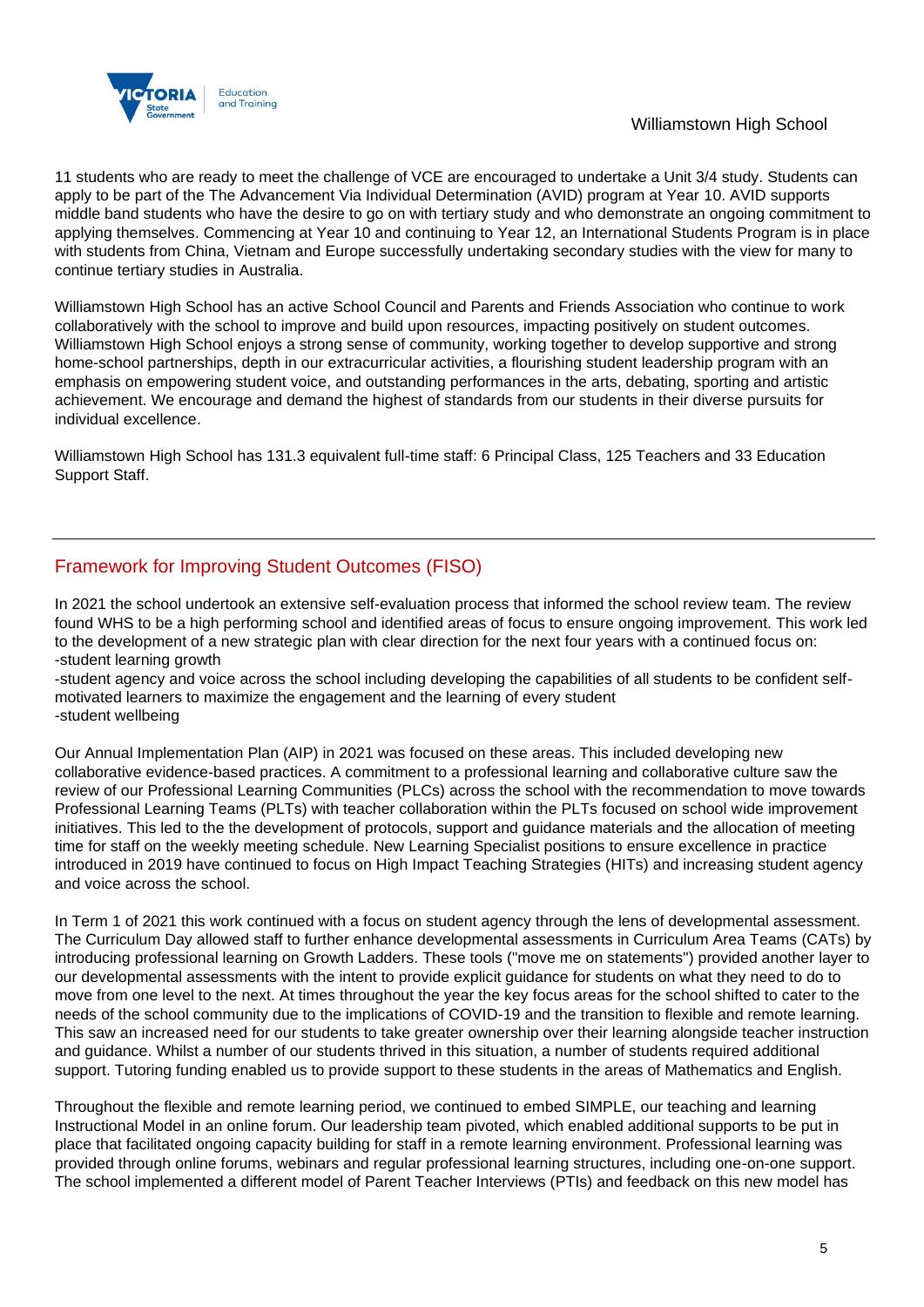

led to recommendations for PTIs to be held online and face to face in the future.

Based on the advice from the Victorian Curriculum and Assessment Authority (VCAA) due to COVID-19, curriculum expectations and assessment guidelines were adapted to ensure the successful progression of all students. The school undertook a process of assessing every student who was completing a Unit 3 and 4 subject to ensure their level of disadvantage was assessed and considered.

The school quickly turned its focus to ensuring student wellbeing and engagement was monitored and interventions put in place. A range of strategies were delivered to staff to build their capacity to ensure the learning remained engaging, challenging and enjoyable. Keeping our key stakeholders informed with effective communication led to high parent and staff satisfaction.

The school continues its commitment to embedding the Respectful Relationships initiative where we are promoting and modelling respect, positive attitudes and behaviours. Our work involves teaching our students how to build healthy relationships, resilience and confidence. As a Lead School, we mentored and supported a range of schools to implement a whole-school approach to Respectful Relationships which included additional funding. Student feedback received throughout 2021 has led to the modification of our delivery of our incursions to move away from whole year level presentations to small group interactive workshops.

Our Staff Induction program has been enhanced with staff new to the school supported and inducted into not only the processes and operational areas of the role but also into the culture and expectation of working at Williamstown High School.

A significant priority for the school has been the ongoing commitment and investment in building the capacity of leaders across the school through the creation of a culture of leadership development, with a particular focus on the next tier of leaders. Our two-year cycle sees extensive work undertaken with all School Curriculum and Student Engagement and Wellbeing Leaders in one year and with the leadership team every other year. In 2021 this initiative focused on supporting next tier leaders to build capacity and support staff to deliver engaging and strategic flexible and remote learning in both academic, social and emotional areas.

The Leadership Team has developed a collective responsibility for the whole school. Communication is open and transparent and there is strong trust. In 2022 there will be a continued commitment to developing our leaders, with the entire leadership team undertaking Stephen Covey's "Seven Habits of Highly Effective People" professional development program.

## Achievement

In 2021 Williamstown High School students achieved above the state average for student learning in all measures reported. These areas were English and Mathematics teacher judgements, NAPLAN top three bands and VCE study scores. Year 7-10 teacher judgements in both English and Mathematics were around 15-20% higher than the state average and comparisons to similar schools was also favourable.

NAPLAN results in 2021 at Year 9 for top three bands indicate WHS students performed significantly above the similar schools average for Reading and Numeracy with Reading 7.3% above similar schools and numeracy 10.1% above. NAPLAN high learning gain data is also significantly positive for Year 7 to 9 learning gain compared to Year 5 to 7 learning gain with high gain 35% for reading and 33% for numeracy not only well above similar schools but significantly higher than 2019 results.

Our diagnostic testing schedule has enabled us to identify and monitor the progress and growth for all students. We have a distinct commitment and focus on using student learning data, with particular emphasis on literacy, numeracy, our student dashboard and VCE data service. Student achievement data is widely used and we will continue to analyse data to ensure every student experiences learning growth with curriculum adapted for their point of need.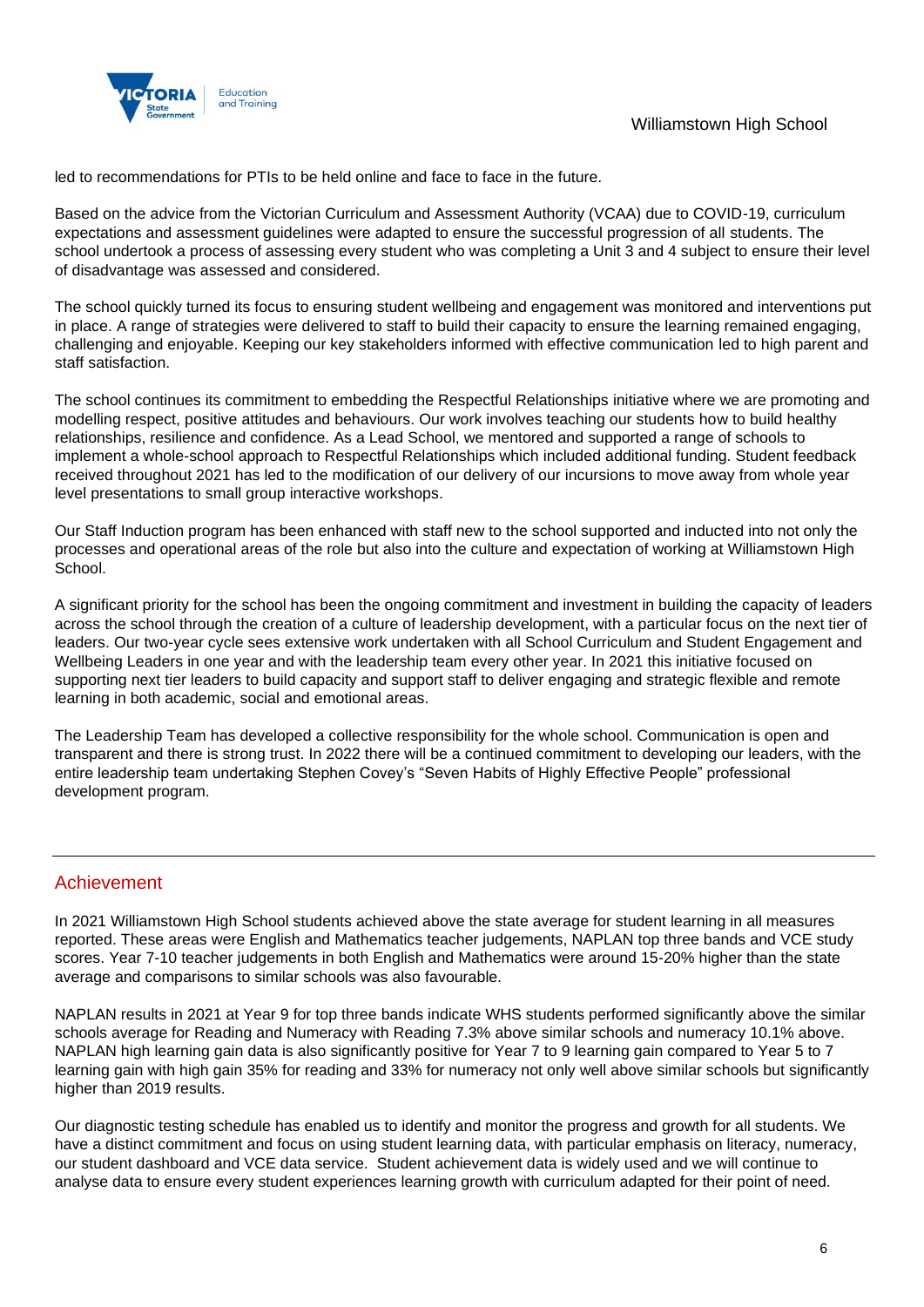

#### Williamstown High School

Numeracy had been identified as an ongoing improvement area and a focus in our strategic plan for 2018-21. Extra resourcing has been allocated to continue to build the capacity of teachers in the area of instructional practice. Problem solving, moderation and collaboration (including team teaching and coaching) are key improvement areas, and we draw upon expertise internally and across schools. Achieving well above the standard 25-50-25 distribution for Low-Medium-High student gains for Year 7 (2019) to Year 9 (2021) is sound endorsement to continue this work going forward. In Numeracy, we achieved a 14-53-33 distribution with similar schools comparison 28% for high gain. This will continue to be an area that receives extra resourcing to ensure consistency of experiences across all Mathematics classes, including a focus on identifying intervention and extension strategies for students at their respective points of need.

However, student learning gains at Year 9 in the area of Writing were below the standard 25-50-25 distribution for Low-Medium-High student gains. In Writing, we achieved a 26-52-22 distribution with similar schools comparison 27% for high gain. Analysing these results when conducting our self-evaluation in term 4, 2021, has led to whole school key improvement strategies for writing to be included in our 2022-2025 strategic plan.

VCE results are consistently above similar schools' results with a four-year average of 31.5 mean study score compared to state average for all schools with 28.9. In 2021 our median score was 32 and our percentage of 40+ scores was 10%, which is well above the strategic plan target of 8%. We had 23.7% of students receive an ATAR below 60 and again this is well below (which is positive) the strategic plan target for 2021 which was 32%. 20.7% of students received an ATAR of 90 or above (and 45% above 80), which is above our strategic plan target.

Our 2021 graduate destination data is also a highlight. 92% of students who applied for tertiary courses received an offer, with 69% of our students receiving their first preference.

We have an ongoing focus on VCE initiatives to support our senior students. Trial exams are completed twice a year under exam conditions that mirror the experience in the formal VCAA process. In 2021 we continued to host extensive external exam lectures to prepare students for their exams. In 2021 we introduced a tutoring alumni program where high performing ex-students work with current students. The program was well attended and will continue to be resourced. Our aim is to continue to produce VCE results well above state medians. Our emphasis on creating a senior school timetable based on student interests following increased resourcing of counselling and pathways support, as well as providing opportunities for a number of Year 11 students to undertake Unit 3/4 subjects, contributes to senior students excelling in their studies.

The percentage of Year 12 students undertaking a Vocational Education and Training (VET) subject was 20%. This is a reflection of the strong VET cluster in our network that provides both choice and diversity for individual student pathways. This strong and well established cluster will also ensure we remain fully compliant in terms of pathway VET offerings expectation in the new 2023 senior secondary pathways reform.

Building the professional learning of our staff has become part of the culture of our school. Our curriculum days, professional learning weeks, campus learning sessions and external professional learning opportunities for staff continued to focus on AIP goals. In building practice excellence we made strong investments in our staff professional learning, focusing specifically around Self-Reported Grades, Developmental Rubrics, Growth Ladders, High Impact Teaching Strategies, curriculum planning and development, and teacher collaboration. Teacher collaboration will be further enhanced in 2022 as we deepen our work with Peer Observation and move from Professional Learning Communities collaboration model to a Professional Learning Team model.

During remote learning, staff were able to utilise online resources for content delivery and assessment, and consequently develop new ways of differentiating for students. Students responded well to self-directed and projectbased learning tasks during the remote learning period.

In 2020 and 2021 we engaged a data analyst to develop a Student Information Dashboard that supports teachers to better understand the needs of individual students in their classes. This development will continue in 2022 with the aim to support and enhance student agency (reflection on growth and goal setting), staff planning for individual student needs, and parent feedback on progress of their child's learning journey.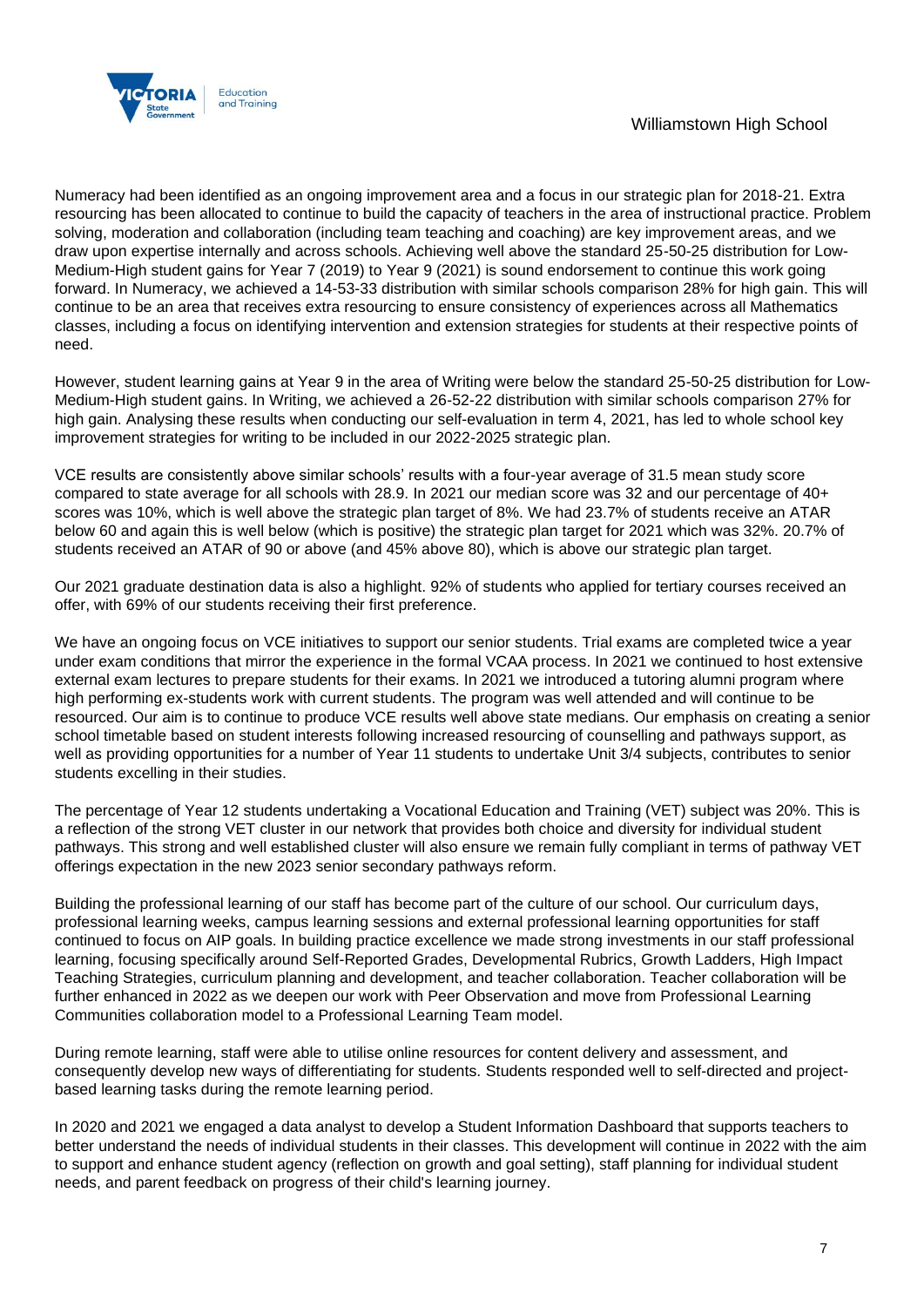

Students who are supported via our integration and additional education support teams were supported throughout the remote and flexible learning period. Integration Aides supported students with learning tasks and had regular contact via Google Meet sessions and attended classroom Google Meets as required. Student Support Group (SSG) meetings took place as normally scheduled to ensure students and parents were supported throughout the remote and flexible learning period. Differentiation has always been a major focus and this was amplified throughout the remote and flexible learning period to ensure students were completing achievable tasks that allowed learning to be the focus. SSGs were also completed for all Koorie students.

The two Student Excellence Coordinators at the Bayview Campus continued to support the implementation of the High Abilities Program. This program provided a number of students with the opportunity to participate in an online enrichment and extension program.

In 2021 we implemented a school-based tutoring program, funded by the state government, to support students to catch up on learning they may have missed out on due to the COVID-19 interruptions. a decision was made to employ Mathematics and English tutors as this would target a majority of catch up requirements.

Supported by the DET's investment into Middle Years Literacy and Numeracy, we continued to deliver intensive literacy and numeracy support to students identified at risk in these areas. The department initiative has not only seen direct instruction for identified students in place but has also assisted in building the capability of all teachers to support students at risk.

## **Engagement**

As we continued with cycles of remote and flexible and face to face learning in 2021, our student attendance data was quite pleasing with the average number of days absent being 2.2 days below similar schools and 7.7 days below state average. Attendance rates at all year levels were either 93 or 94% indicating that overall our students remained engaged and staff were able to support students and their families with the transitions between face to face and remote periods. Clear expectations and processes for both teaching and student engagement and wellbeing appeared to have effectively ensured students attended classes at a consistently high rate. Our Student Progression Policy underpinned this work and continued to have a positive impact on student commitment with specific reference to achievement, attitude and attendance. The importance of our home-school partnerships enables us to have ongoing success in supporting students at risk. Communications home through our attendance officer, engagement team as well as our attendance protocol further enhanced attendance rates. The creation of a whole school attendance improvement plan will enable the school to continue to provide individualized support to all students around attendance.

Attendance has always been a key pillar of the school. We share expectations explicitly at all parent information evenings promoting this on the school website and in student, parent and guardian handbooks. Student Management Leaders (SMLs) implemented positive attendance awards. Attendance was regularly discussed in Student Engagement and Wellbeing Team (SEWT) meetings, with student attendance tracked weekly and shared with SMLs who put in place strategies with monitoring periods. Positive attendance posts were shared with families with above 90% attendance rates at all year levels achieved during online learning.

The school has maintained its excellent Year 7-10 retention rate with student retention above similar schools and significantly above the state average. This high retention data reflects a very positive attitude towards our school environment.

The school successfully supports students in a seamless transition from the Bayview Campus to the Pasco Campus with a robust curriculum, counselling and orientation program in place.

We provide extensive counselling and pathway advice for students and parents in the subject selection process at Years 9, 10, 11 and 12. The Pathways Team has provided support and engagement in a variety of pathways programs, such as our Year 10 Work Experience Program. Students receive up-to-date, relevant and consistent advice in the senior years about viable and relevant pathways, tertiary courses and careers, which focuses on the individual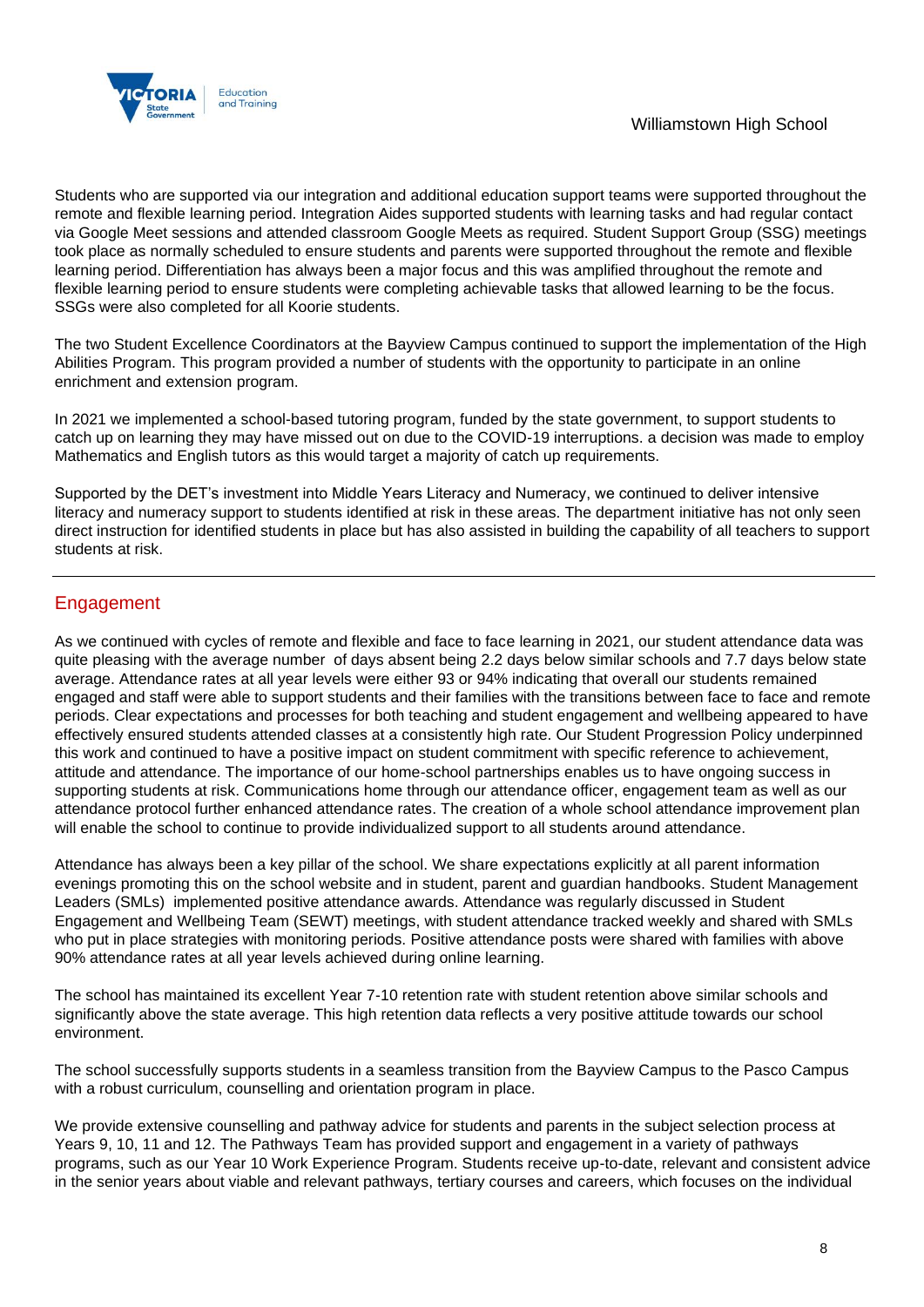

#### Williamstown High School

interests of students. This has seen students choose pathways and subjects of personal interest and relevance, including a growing number of VET studies and improved understanding of alternatives to VCE such as the VCAL pathway. This was further enhanced in recent years with the introduction of the Careers position of responsibility based at the Bayview Campus as part of the school Pathways and Transitions Team. This has seen Morrisby online surveys for all Year 9 students and introductory pathways activities with our Year 7 and 8s. My Career Exploration is an important step that Year 7 and 8 students take in their career journey at Williamstown High School. The My Career Exploration program at Year 7 &8 is designed as a set of DET lessons and dedicated Australian Centre for Career Education (ACCE) program booklets within their Career Education journey in the Home group curriculum. The Year 7 students focus on "Discovering Careers" whilst Year 8 students "Explore Careers" within the Career Education curriculum. Students will investigate jobs of the future and learn more about the rapidly changing world of work.

COVID-19 required a number of pathways programs to transition to an online format. Students at Williamstown High School continued to engage in all counselling and pathway initiatives, including the end-of-year guidance for our senior students, the undertaking of the Morrisby online survey, and one-on-one interviews held virtually online. The school's Careers website was also effective and well received by students and their families as a rich source of careers advice.

The VCAL program has successfully provided students with a viable alternative pathway through Years 11 and 12. Greater resourcing was allocated to challenge community perceptions about VCAL, recognising that additional students would benefit from a VCAL pathway. As a result VCAL class numbers at Years 11 and 12 have seen an increase in demand, securing the ongoing provision of this program at Williamstown High School and, most importantly, a greater number of students undertaking a pathway that best suits their individual needs. In 2022 Williamstown High School will prepare for the new Senior Secondary Pathways Reform to ensure students have maximum access to both VET and Unit 3/4 subjects within their chosen option of the new senior certificate.

Our students were able to access an ever-expanding range of VET courses internally and through our membership in the Hobson Bay VET cluster. Internally, we now offer Music Technical Production, Music Performance and VET Dance. VET Community Services and VET Sport and Recreation had dwindling internal numbers however students will be able to access these VETs through our VET cluster. For 2022 we will continue to engage and explore opportunities for Williamstown High School students to pursue a range of diverse programs internally and externally, and will look to increase external student numbers to guarantee the viability of our internal VET offerings as well as introduce VET Allied Health as a Williamstown High School based VET cluster offering.

The school's exit destination data (for the 2020 Year 12 cohort) showed that we achieved a result above the state average. Destination data in previous years had us placed slightly below similar school averages but both the 2019 and 2020 data achieved a result above similar schools with 2020 data reporting 97.7% of exiting students going on to further studies or full-time employment. A refinement to our exit processes has brought about the significant shift in data.

Stage one of the Centenary Theatre project was completed in May 2017. This is our 'legacy project' from our centenary celebrations in 2015, which aims to provide the school and local community with a state-of-the-art facility for theatrical and musical performances, showcasing student artwork, and hosting public lectures. In 2018 the school worked hard to lobby our local state member of parliament to support stage two of the project. We received some funding to begin the development of stage two and for the construction of a purpose-built Year 12 Study Centre. We appointed architects in 2019 who developed the design concept with the intention to commence construction in the latter part of 2020. Due to COVID-19 and some structural support matters, construction time has been extended with numerous delays. Building commenced in January 2021 with initial completion scheduled for October 2021 but now likely to be in the latter half of 2022.

Plans are in place in 2022 to lobby the local state member with a vision for new school improvement projects focused on securing funding to develop a STEAM centre at the Bayview Campus as well as a major upgrade of the external grounds at the Pasco Campus. The STEAM vision has been identified and enhanced through recent initiatives such as the Wyndham Technical school partnership, GHD girls in STEM program, Robotics Club and Melbourne University STEM Mentor program?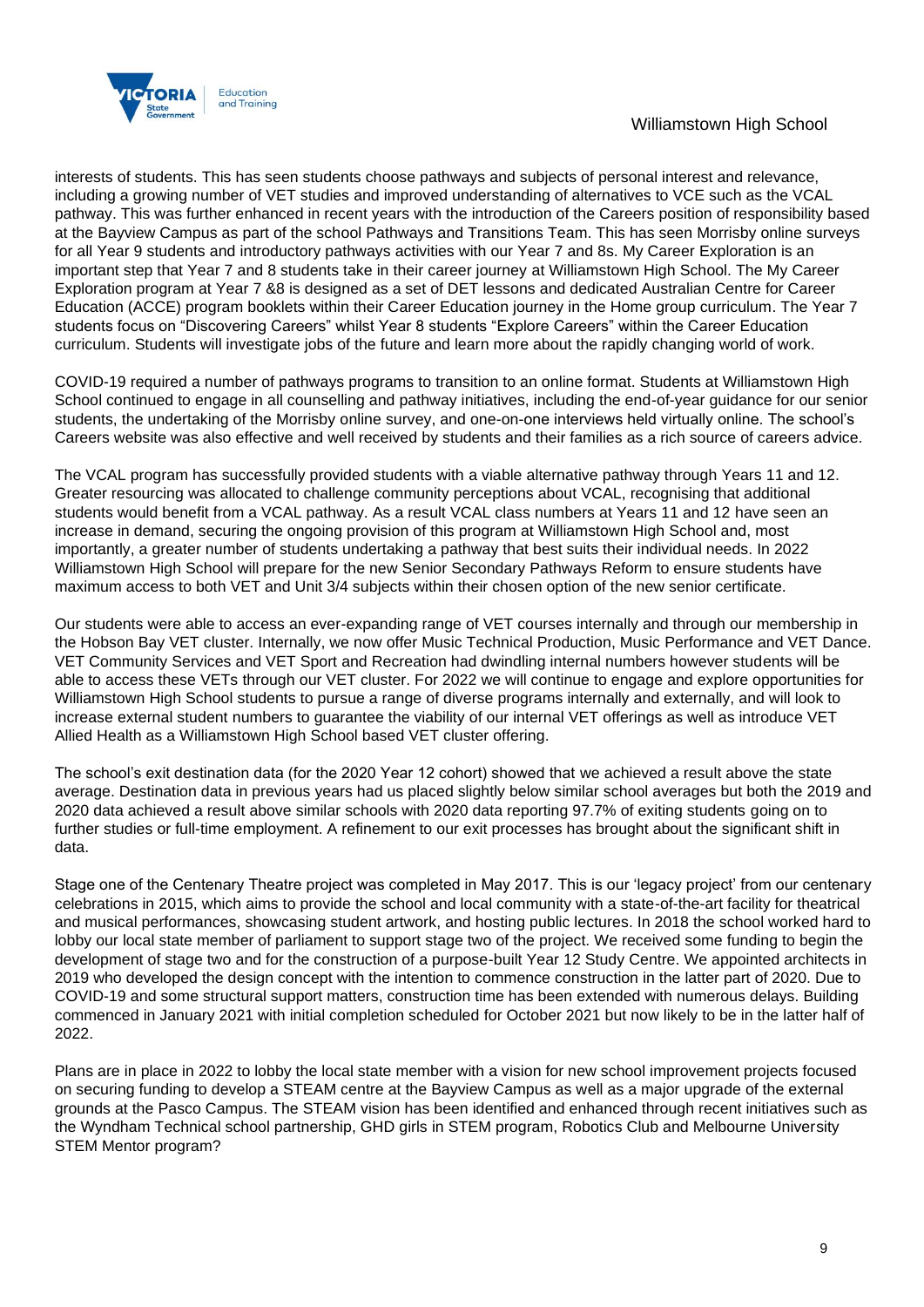

## **Wellbeing**

Data from the Student Attitudes to School survey demonstrates the school is above state outcomes compared to similar schools in the category of "Sense of Connectedness". There is a direct correlation between this and the school's ability to successfully embed the School Wide Positive Behaviour Support (SWPBS) framework. In 2021 data from the "Management of Bullying" category indicated a percentage decrease in the yearly result. From 60% positive endorsement down to 47.3%. We are also below similar and state schools (53%). This area was analysed in 2021 when conducting our self-evaluation during our year of review and the following are several of the recommendations that will be implemented:

- continued focus on building teacher capacity for class systems as part of the SWPBS framework
- creation of the Student Management Leader (SML) induction program
- implementation of incursion maps and programs such as minus18 in the homegroup curriculum.

We have been recognised as a "Lead School" with our work in SWPBS and respectful relationships, specifically with embedding level one key strategies, otherwise known as the "Universal System". Our Pastoral Care Program underpins our student engagement and wellbeing framework. We explicitly teach our key behaviour expectations of: "Be Respectful; Be a Learner; Be Safe". The school continues to build upon a strong acknowledgement and recognition system that promotes and recognises positive behaviours among members of the school community. The school has an ongoing commitment and investment in the professional learning for staff in the use of data analysis to understand and improve social learning, reflection strategies and reteaching opportunities across the school. This focus has led to greater consistency amongst all staff.

The Student Engagement & Wellbeing Team (SEWT) meets regularly to discuss individual student needs, tiered responses to support, professional learning, engaging external support, developing whole-campus and school incursions and harm minimization initiatives and strategies. This includes engaging our local and wider community. In 2022 the school will introduce a SEWT executive meeting to ensure a consistent approach across the school for engagement and wellbeing

Ongoing professional learning is provided to all staff around student and staff disclosures, including family violence policy, mental health and the Child Safe Standards. The continued implementation of Youth Mental Health First Aid training for staff and families in our school community is a core component of our pastoral care program.

As a lead school in the Rights, Resilience and Respectful Relationships (4Rs) Program, Willamstown High School supported a number of partner schools while embedding this across both campuses. The program aims to successfully promote and model respect, positive attitudes and behaviours. It also supports the ability to teach how to build healthy relationships, resilience and confidence. In 2022, Williamstown High School will introduce a dedicated Learning Specialist to oversee the Respectful Relationship initiative in collaboration with the whole-school Student Engagement and Wellbeing team. The team, in consultation with Student Leaders will regularly analyse a range of school data sources to review the effectiveness of the Respectful Relationships initiative

Since Term 4 of 2020 the school has employed two mental health practitioners, one based at each campus. The mental health practitioners work flexibly as members of the SEWT to provide direct counselling to students and other early intervention services, help coordinate support for students with more complex needs, and contribute to wholeschool approaches to mental health promotion. This new initiative, funded by the DET, also provided access to a new online mental health toolkit, with a suite of resources, guidance and advice tailored to the new mental health practitioners.

In 2022 investments will continue to be made to enrich the homegroup curriculum and incursion program. Planning for professional learning for all staff at a dedicated curriculum day is in place. The first of these sessions will feature professional learning delivered by Safe Schools focused on the provision of a safe and inclusive environment and ensuring respectful interactions for all members of the school community. The school is focused on further developing community relationships with the refinement of Parent workshops. With stakeholder consultation a visible statement of inclusivity that highlight Williamstown High School's commitment to a discrimination free learning environment for all is being developed. The partnership with Safe Schools will help foster a safe environment that is supportive and inclusive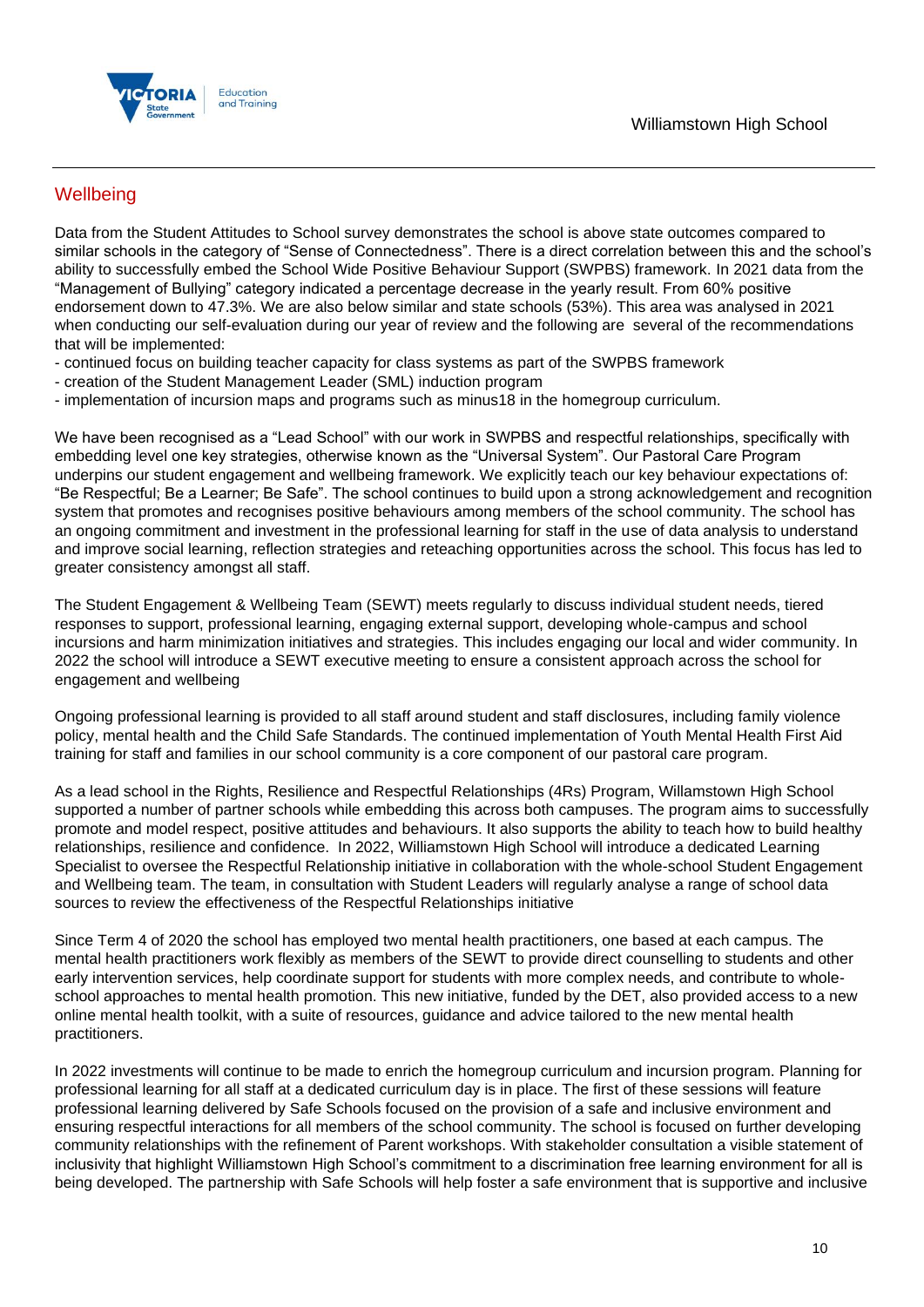

of LGBTIQ+ students. Developing a partnership with Minus18 to support work in providing gender affirmation support for students. Creating a safe and inclusive environment is key to tacking bullying and harassment, preventing suicide and self-harm.

## Finance performance and position

Throughout 2021, Williamstown High School continued to manage both the Student Resource Package Funding and Other Locally Raised funds in a responsible manner ensuring all DET policy guidelines relating to the recording and reporting of revenue and expenditure were observed. The school's Strategic Plan and AIP continue to provide the framework for efficient and effective resource allocation to support the school and achieve student outcomes. The annual result for 2021 is a Net Operating Surplus of \$445,249 which is only 2.42% of the Total Operating Revenue. The surplus only relates to the Total Operating Revenue less the Recurrent Expenditure for the school and does not include the Asset Acquisitions of \$470,058. The reduction in the total operating expenditure was a direct result of the impact of Covid-19. The school was unable to complete a number of projects such as Bayview Storage Sheds, Bayview Canteen Outdoor Blinds, WHS Signage, Water Stations, Bin Enclosures and Carpet/Vinyl replacement. The school will carry forward these projects to 2022.

The school still managed to invest in upgrading facilities, grounds and assets including the Grounds Project at Pasco, the re-modelling of the SML offices at Bayview, fencing at Pasco, maintaining the Wetlands at Bayview and the upgrade of computers and servers.

Equity funding continues to be used to resource extensive literacy and mathematics support and programs for all students.

> **For more detailed information regarding our school please visit our website at [www.willihigh.vic.edu.au](file:///C:/Users/02241533/Downloads/www.willihigh.vic.edu.au)**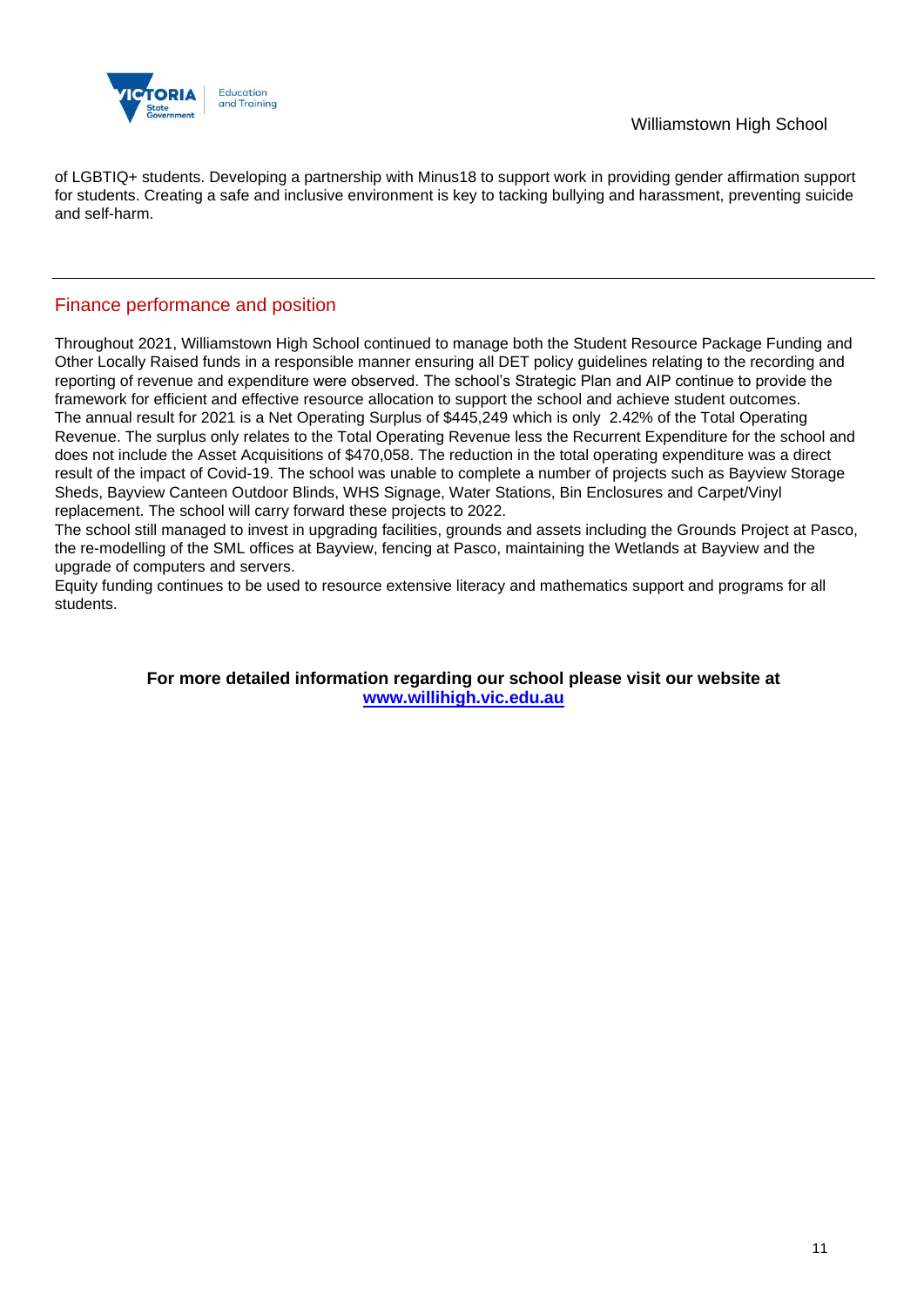

# **Performance Summary**

The Performance Summary for government schools provides an overview of how this school is contributing to the objectives of the Education State and how it compares to other Victorian government schools.

All schools work in partnership with their school community to improve outcomes for children and young people. Sharing this information with parents and the wider school community helps to support community engagement in student learning, a key priority of the Framework for Improving Student Outcomes.

Refer to the 'How to read the Annual Report' section for help on how to interpret this report.

## SCHOOL PROFILE

#### **Enrolment Profile**

A total of 1507 students were enrolled at this school in 2021, 709 female and 798 male.

7 percent of students had English as an additional language and 1 percent were Aboriginal or Torres Strait Islander.

#### **Overall Socio-Economic Profile**

The overall school's socio-economic profile is based on the school's Student Family Occupation and Education index (SFOE).

SFOE is a measure of socio-educational disadvantage of a school, based on educational and employment characteristics of the parents/carers of students enrolled at the school. Possible SFOE band values are: Low, Low-Medium, Medium and High. A 'Low' band represents a low level of socio-educational disadvantage, a 'High' band represents a high level of socio-educational disadvantage.

This school's SFOE band value is: Low

#### **Parent Satisfaction Summary**

The percent endorsement by parents on their school satisfaction level, as reported in the annual Parent Opinion Survey.

Percent endorsement indicates the percent of positive responses (agree or strongly agree) from parents who responded to the survey.



#### **School Staff Survey**

The percent endorsement by staff on School Climate, as reported in the annual School Staff Survey.

Percent endorsement indicates the percent of positive responses (agree or strongly agree) from staff who responded to the survey. Data is suppressed for schools with three or less respondents to the survey for confidentiality reasons.

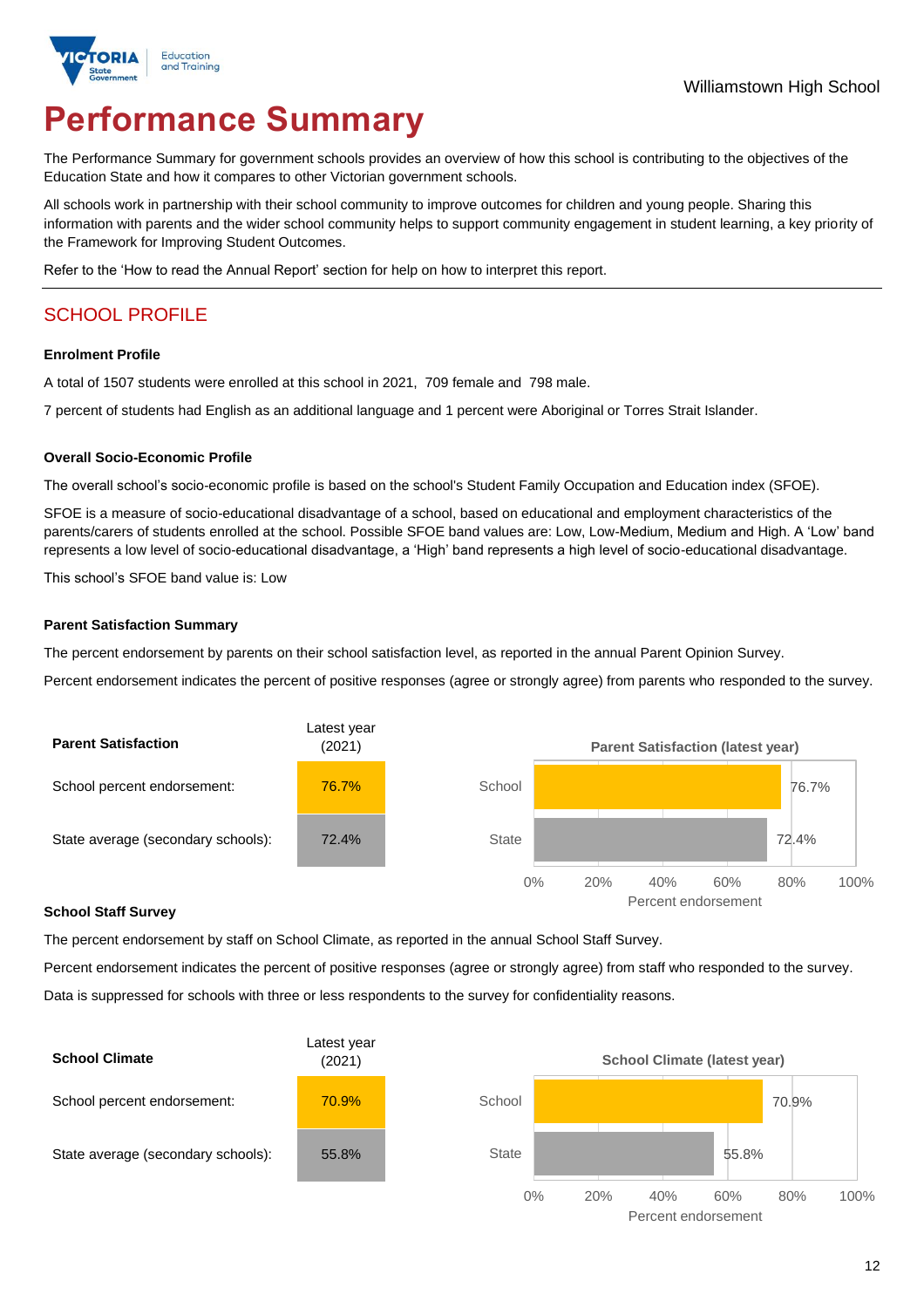

## ACHIEVEMENT

*Key: 'Similar Schools' are a group of Victorian government schools that are like this school, taking into account the school's socioeconomic background of students, the number of non-English speaking students and the size and location of the school.*

#### **Teacher Judgement of student achievement**

Percentage of students working at or above age expected standards in English and Mathematics.



| <b>Mathematics</b><br>Years 7 to 10                               | Latest year<br>(2021) |  |
|-------------------------------------------------------------------|-----------------------|--|
| School percent of students at or above age<br>expected standards: | 85.3%                 |  |
| Similar Schools average:                                          | 81.4%                 |  |
| State average:                                                    | 65.3%                 |  |

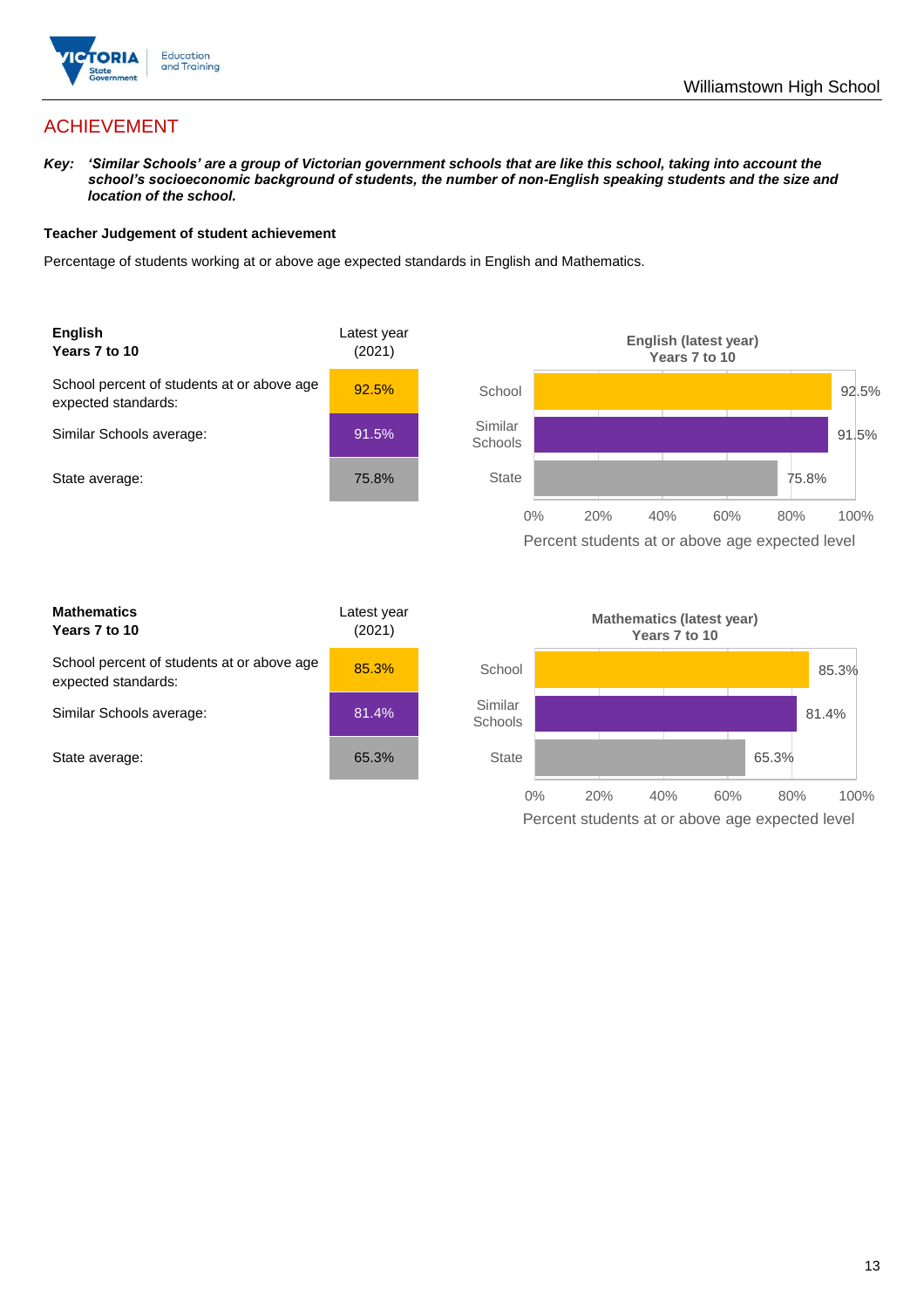

## ACHIEVEMENT (continued)

*Key: 'Similar Schools' are a group of Victorian government schools that are like this school, taking into account the school's socioeconomic background of students, the number of non-English speaking students and the size and location of the school.*

#### **NAPLAN**

Percentage of students in the top three bands of testing in NAPLAN.

Note: NAPLAN tests were not conducted in 2020, hence the 4-year average is the average of 2018, 2019 and 2021 data.

| Reading<br>Year <sub>7</sub>                      | Latest year<br>(2021) | 4-year<br>average |                    | <b>NAPLAN Reading (latest year)</b><br>Year <sub>7</sub>  |                                                      |      |
|---------------------------------------------------|-----------------------|-------------------|--------------------|-----------------------------------------------------------|------------------------------------------------------|------|
| School percent of students in<br>top three bands: | 74.6%                 | 77.0%             | School             |                                                           | 74.6%                                                |      |
| Similar Schools average:                          | 75.1%                 | 74.3%             | Similar<br>Schools |                                                           | 75.1%                                                |      |
| State average:                                    | 55.2%                 | 54.8%             | <b>State</b>       |                                                           | 55.2%                                                |      |
|                                                   |                       |                   | 0%                 | 40%<br>20%                                                | 60%<br>80%<br>Percent of students in top three bands | 100% |
| Reading<br>Year 9                                 | Latest year<br>(2021) | 4-year<br>average |                    | <b>NAPLAN Reading (latest year)</b><br>Year 9             |                                                      |      |
| School percent of students in<br>top three bands: | 68.1%                 | 68.5%             | School             |                                                           | 68.1%                                                |      |
| Similar Schools average:                          | 60.8%                 | 63.3%             | Similar<br>Schools |                                                           | 60.8%                                                |      |
| State average:                                    | 43.9%                 | 45.9%             | <b>State</b>       |                                                           | 43.9%                                                |      |
|                                                   |                       |                   | $0\%$              | 20%<br>40%                                                | 60%<br>80%<br>Percent of students in top three bands | 100% |
| <b>Numeracy</b><br>Year 7                         | Latest year<br>(2021) | 4-year<br>average |                    | <b>NAPLAN Numeracy (latest year)</b><br>Year <sub>7</sub> |                                                      |      |
| School percent of students in<br>top three bands: | 71.7%                 | 78.5%             | School             |                                                           | 71.7%                                                |      |
| Similar Schools average:                          | 75.0%                 | 75.1%             | Similar<br>Schools |                                                           | 75.0%                                                |      |
| State average:                                    | 55.2%                 | 55.3%             | <b>State</b>       |                                                           | 55.2%                                                |      |
|                                                   |                       |                   | $0\%$              | 40%<br>20%                                                | 60%<br>80%<br>Percent of students in top three bands | 100% |
| <b>Numeracy</b><br>Year 9                         | Latest year<br>(2021) | 4-year<br>average |                    | <b>NAPLAN Numeracy (latest year)</b><br>Year 9            |                                                      |      |
| School percent of students in<br>top three bands: | 73.7%                 | 72.7%             | School             |                                                           | 73.7%                                                |      |
| Similar Schools average:                          | 63.6%                 | 65.6%             | Similar<br>Schools |                                                           | 63.6%                                                |      |
| State average:                                    | 45.0%                 | 46.8%             | <b>State</b>       |                                                           | 45.0%                                                |      |
|                                                   |                       |                   | $0\%$              | 20%<br>40%                                                | 60%<br>80%                                           | 100% |

Percent of students in top three bands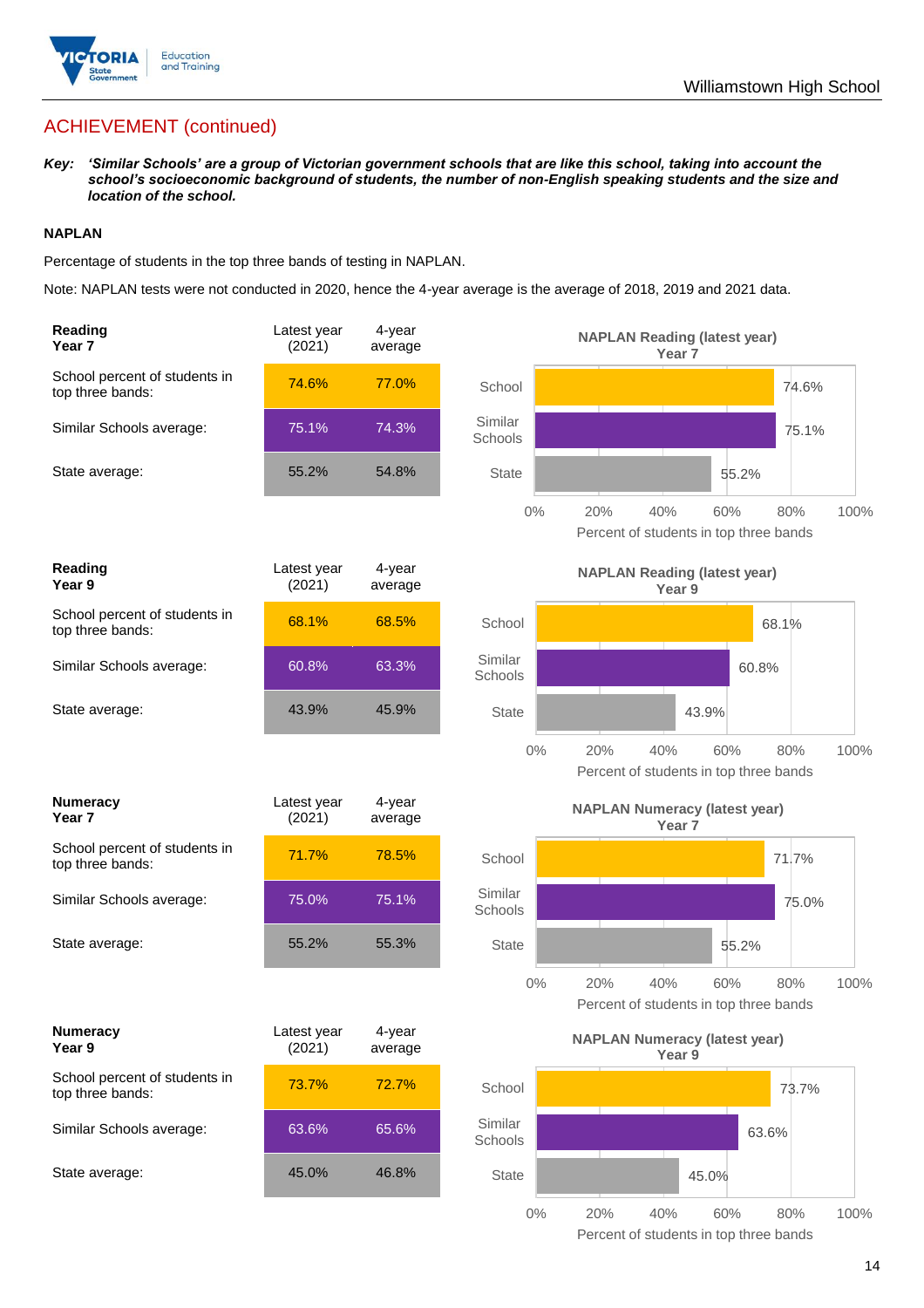

## ACHIEVEMENT (continued)

#### **NAPLAN Learning Gain**

NAPLAN learning gain is determined by comparing a student's current year result relative to the results of all 'similar' Victorian students (i.e., students in all sectors in the same year level who had the same score two years prior). If the current year result is in the top 25 percent, their gain level is categorised as 'High'; middle 50 percent is 'Medium'; bottom 25 percent is 'Low'.

#### **Learning Gain Year 5 (2019) to Year 7 (2021)**



#### **Learning Gain Year 7 (2019) to Year 9 (2021)**

|                             | Low<br>Gain | Medium<br>Gain | High<br>Gain | High Gain<br>(Similar<br>Schools) |                            |            | <b>NAPLANI</b> |
|-----------------------------|-------------|----------------|--------------|-----------------------------------|----------------------------|------------|----------------|
| Reading:                    | 17%         | 48%            | 35%          | 27%                               | 100%                       |            |                |
| Numeracy:                   | 14%         | 53%            | 33%          | 28%                               | 80%                        |            | 53%            |
| Writing:                    | 26%         | 52%            | 22%          | 27%                               | Percent of students<br>60% | 48%<br>35% |                |
| Spelling:                   | 21%         | 47%            | 32%          | 30%                               | 40%                        | 7%         | 4%             |
| Grammar and<br>Punctuation: | 20%         | 53%            | 27%          | 26%                               | 20%                        |            |                |
|                             |             |                |              |                                   | 0%                         | Panding    | Numara         |

**Learning Gain (latest year) Year 7 - Year 9**

**N** Low Gain **Medium Gain E** High Gain

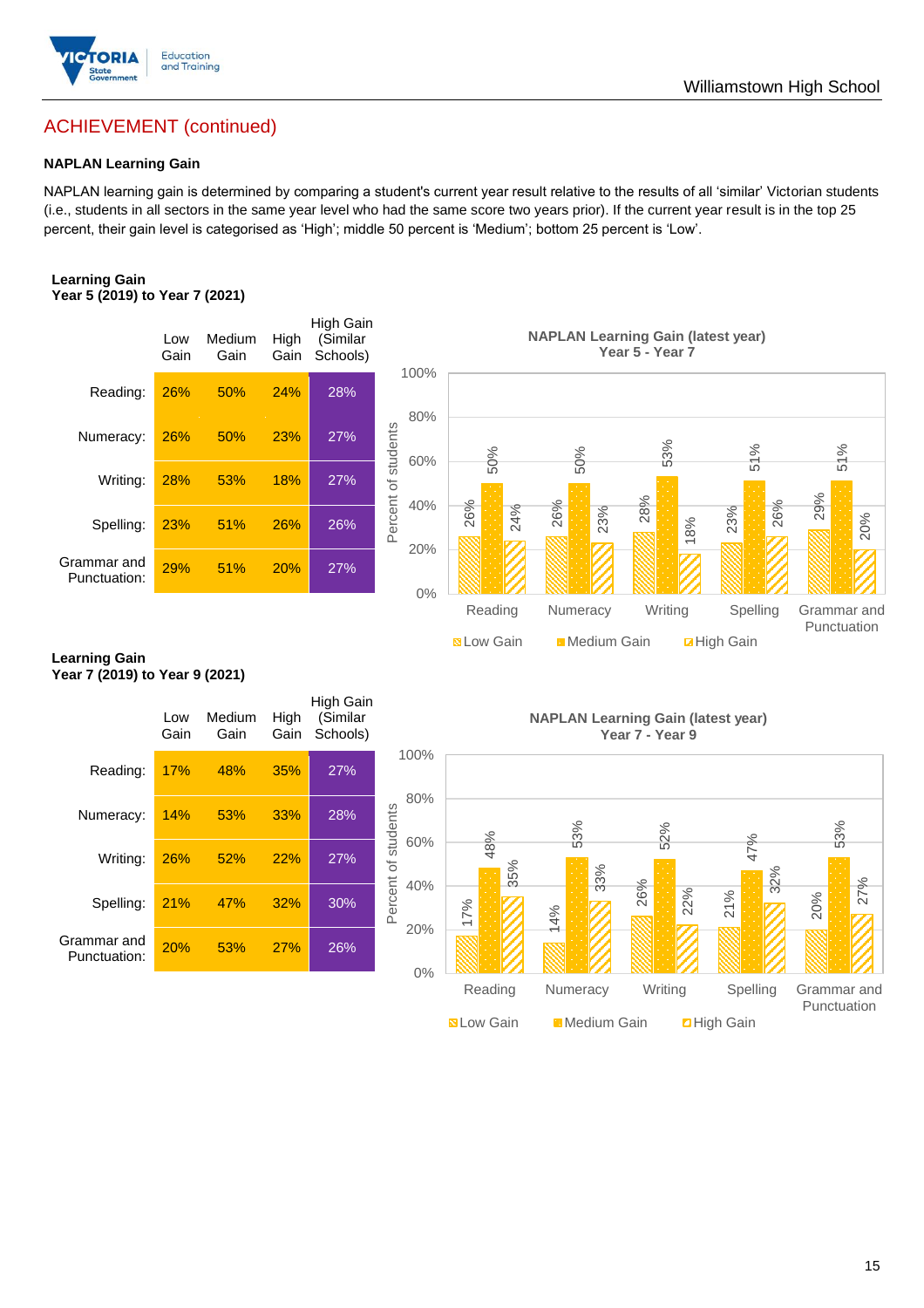

## ACHIEVEMENT (continued)

#### **Victorian Certificate of Education (VCE)**

Mean study score from all VCE subjects undertaken by students at this school. This includes all Unit 3 and 4 studies (including those completed in Year 11) and any VCE VET studies awarded a study score.

The maximum student study score is 50 and the state-wide mean (including government and non-government schools) is set at 30.



\* *Due to COVID-19, there may be some under-reporting of VET completed competencies from schools due to students still completing outstanding 2021 VET units in 2022.*

## ENGAGEMENT

*Key: 'Similar Schools' are a group of Victorian government schools that are like this school, taking into account the school's socioeconomic background of students, the number of non-English speaking students and the size and location of the school.*

#### **Average Number of Student Absence Days**

Absence from school can impact on students' learning. Common reasons for non-attendance include illness and extended family holidays. Absence and attendance data in 2020 and 2021 may have been influenced by local COVID-19.



Average number of absence days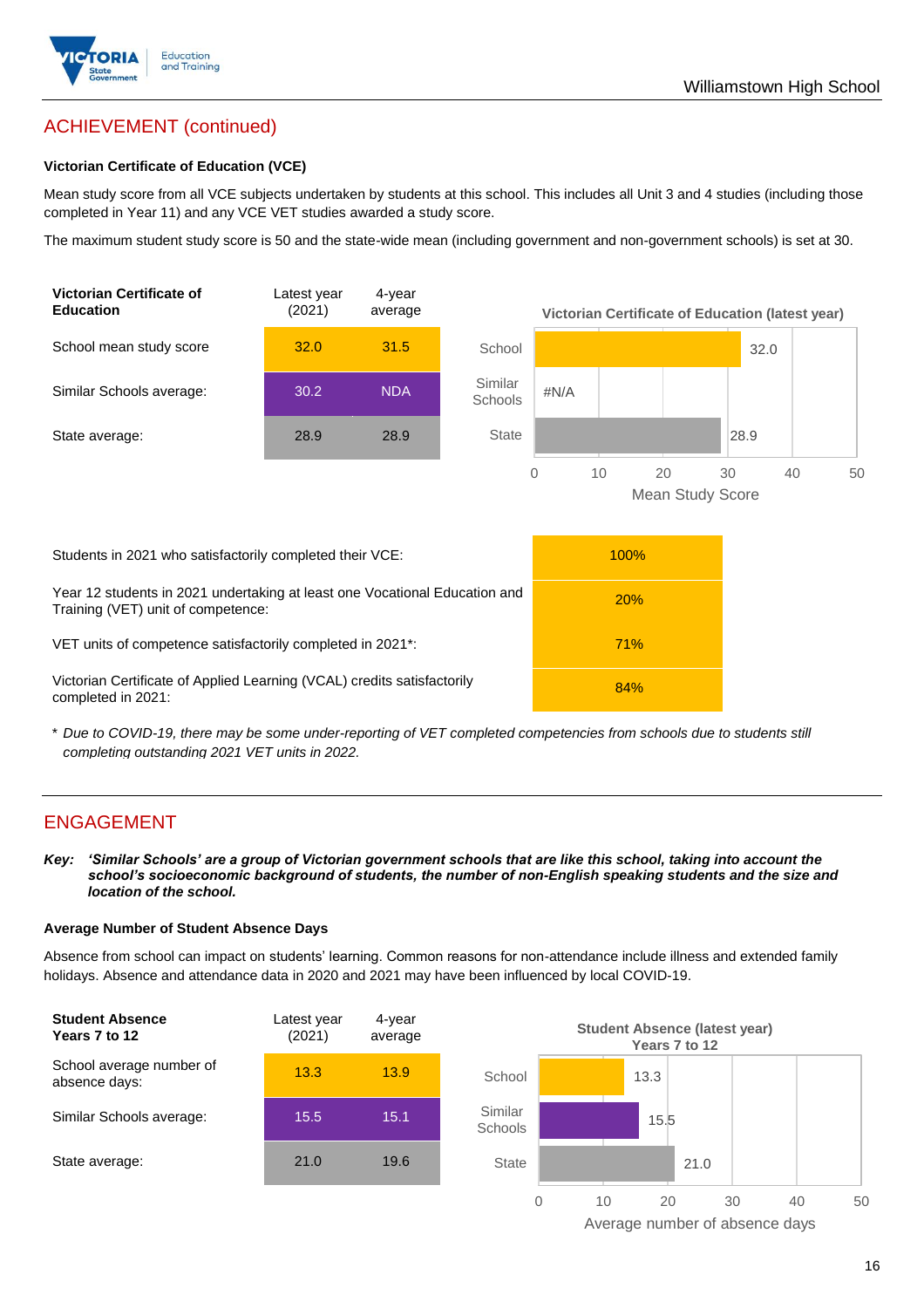

## ENGAGEMENT (continued)

#### **Attendance Rate (latest year)**

|                                             | Year 7 | Year 8 | Year 9 | Year 10 | Year 11 | Year 12 |
|---------------------------------------------|--------|--------|--------|---------|---------|---------|
| Attendance Rate by year level<br>$(2021)$ : | 94%    | 93%    | 93%    | 93%     | 93%     | 94%     |

#### **Student Retention**

Percentage of Year 7 students who remain at the school through to Year 10.



#### **Students exiting to further studies or full-time employment**

Percentage of students from Years 10 to 12 going on to further studies or full-time employment.

Note: This measure refers to data from the year when students exited the school. Data excludes destinations recorded as 'Unknown'.



Percent of students with positive destinations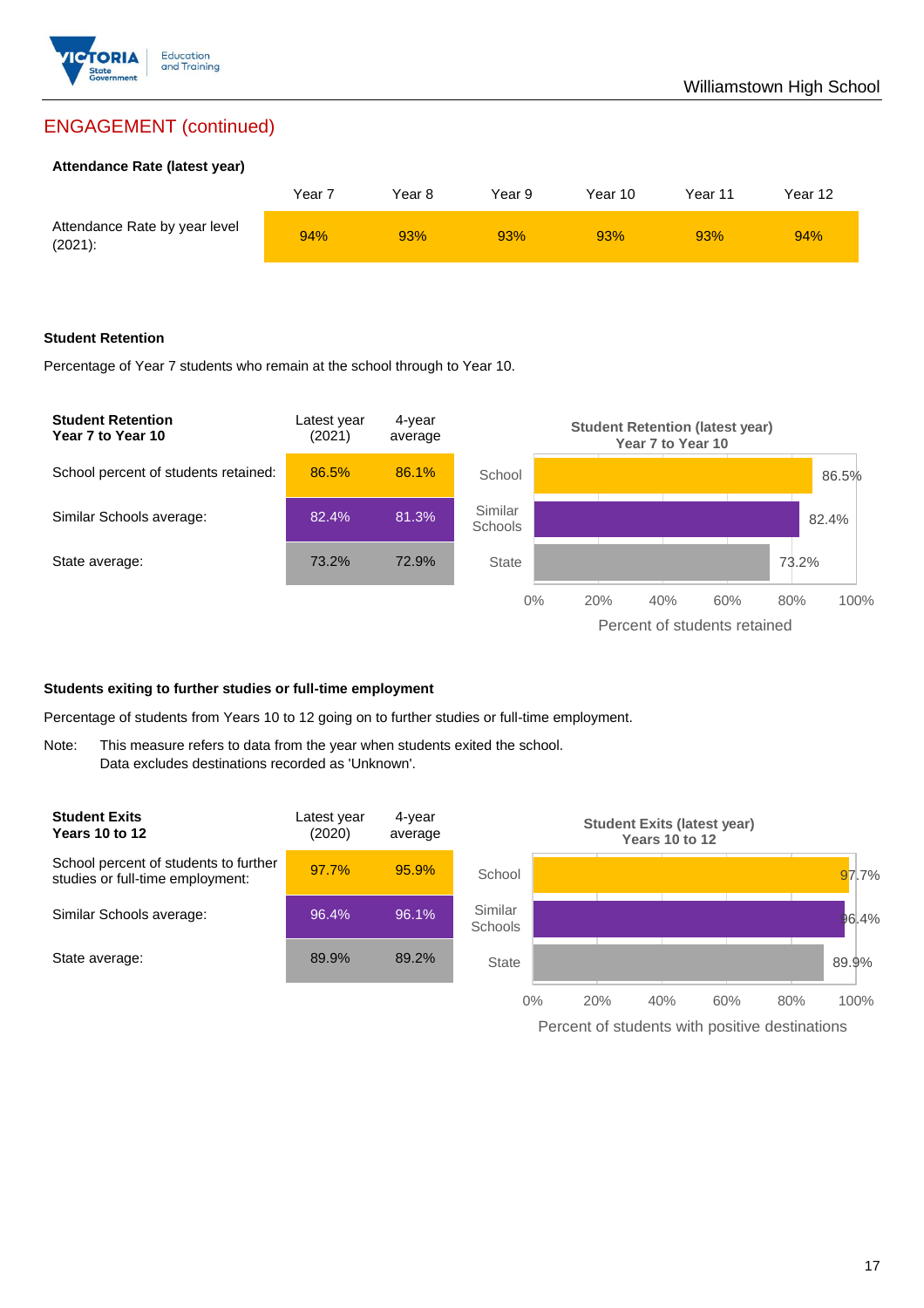

## **WELLBEING**

*Key: 'Similar Schools' are a group of Victorian government schools that are like this school, taking into account the school's socioeconomic background of students, the number of non-English speaking students and the size and location of the school.*

#### **Student Attitudes to School – Sense of Connectedness**

The percent endorsement on Sense of Connectedness factor, as reported in the Attitudes to School Survey completed annually by Victorian government school students, indicates the percent of positive responses (agree or strongly agree).



*Due to lower participation rates, differences in the timing of the survey/length of survey period and the general impact of Covid19 across 2020 and 2021, data are often not comparable with previous years or within similar school groups. Care should be taken when interpreting these results.*



#### **Student Attitudes to School – Management of Bullying**

The percent endorsement on Management of Bullying factor, as reported in the Attitudes to School Survey completed annually by Victorian government school students, indicates the percent of positive responses (agree or strongly agree).

| <b>Management of Bullying</b><br>Years 7 to 12 | Latest year<br>(2021) | 4-year<br>average |  |
|------------------------------------------------|-----------------------|-------------------|--|
| School percent endorsement:                    | 47.3%                 | 56.7%             |  |
| Similar Schools average:                       | 53.8%                 | 58.0%             |  |
| State average:                                 | 53.3%                 | 56.8%             |  |

*Due to lower participation rates, differences in the timing of the survey/length of survey period and the general impact of Covid19 across 2020 and 2021, data are often not comparable with previous years or within similar school groups. Care should be taken when interpreting these results.*

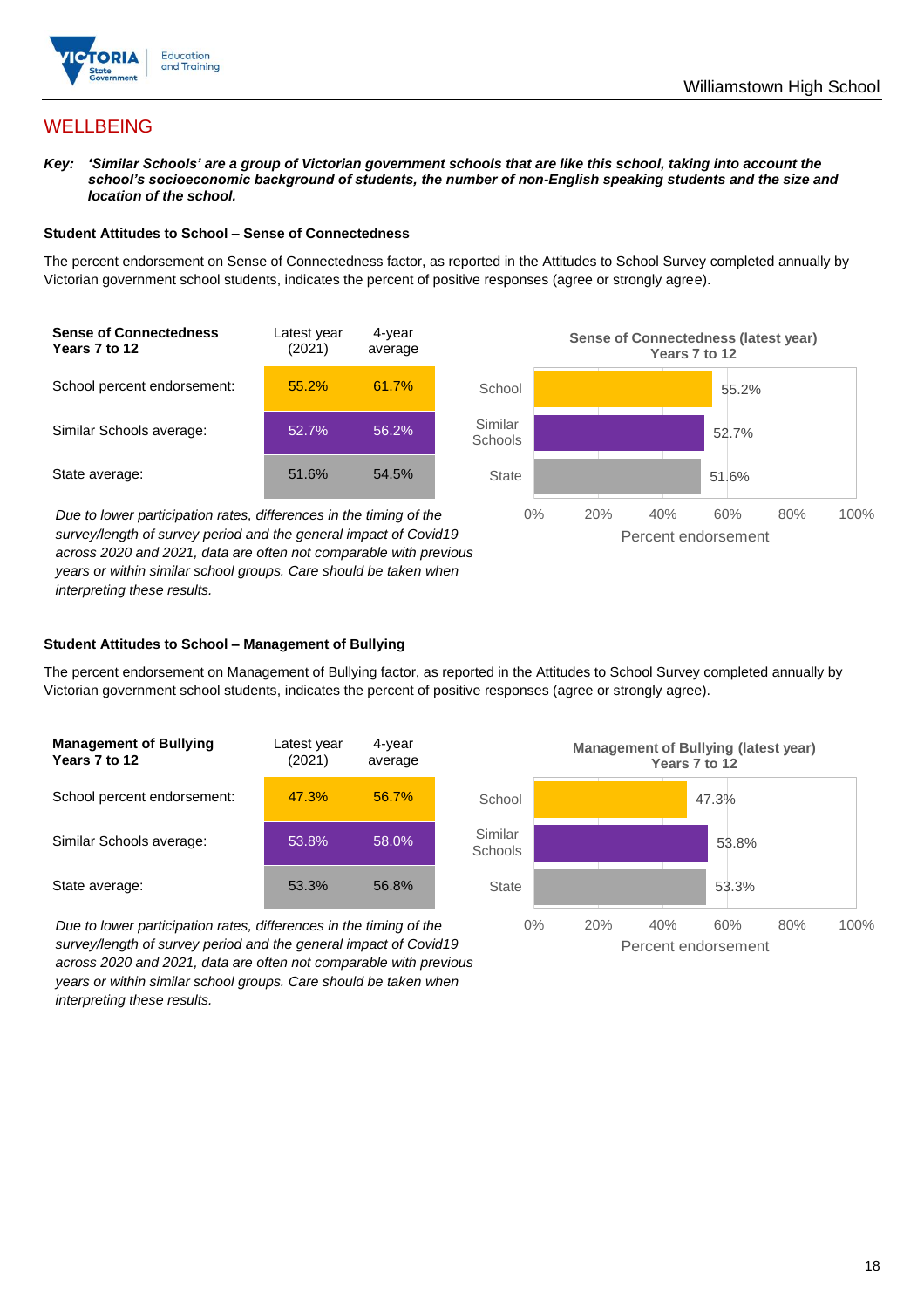

# **Financial Performance and Position**

FINANCIAL PERFORMANCE - OPERATING STATEMENT SUMMARY FOR THE YEAR ENDING 31 DECEMBER, 2021

| <b>Revenue</b>                  | <b>Actual</b> |
|---------------------------------|---------------|
| <b>Student Resource Package</b> | \$14,885,452  |
| Government Provided DET Grants  | \$1,709,215   |
| Government Grants Commonwealth  | \$149,674     |
| Government Grants State         | \$33,119      |
| Revenue Other                   | \$52,276      |
| <b>Locally Raised Funds</b>     | \$1,591,037   |
| <b>Capital Grants</b>           | \$0           |
| <b>Total Operating Revenue</b>  | \$18,420,772  |

| Equity <sup>1</sup>                                 | <b>Actual</b> |
|-----------------------------------------------------|---------------|
| Equity (Social Disadvantage)                        | \$82,203      |
| Equity (Catch Up)                                   | \$16,467      |
| <b>Transition Funding</b>                           | \$0           |
| Equity (Social Disadvantage - Extraordinary Growth) | \$0           |
| <b>Equity Total</b>                                 | \$98,670      |

| <b>Expenditure</b>                    | <b>Actual</b> |
|---------------------------------------|---------------|
| Student Resource Package <sup>2</sup> | \$14,843,977  |
| Adjustments                           | \$0           |
| <b>Books &amp; Publications</b>       | \$15,693      |
| Camps/Excursions/Activities           | \$540,312     |
| <b>Communication Costs</b>            | \$26,965      |
| Consumables                           | \$300,376     |
| Miscellaneous Expense <sup>3</sup>    | \$586,332     |
| <b>Professional Development</b>       | \$81,291      |
| Equipment/Maintenance/Hire            | \$274,381     |
| <b>Property Services</b>              | \$294,565     |
| Salaries & Allowances <sup>4</sup>    | \$375,275     |
| <b>Support Services</b>               | \$386,430     |
| Trading & Fundraising                 | \$99,887      |
| Motor Vehicle Expenses                | \$34,126      |
| <b>Travel &amp; Subsistence</b>       | \$1,157       |
| <b>Utilities</b>                      | \$114,758     |
| <b>Total Operating Expenditure</b>    | \$17,975,524  |
| <b>Net Operating Surplus/-Deficit</b> | \$445,249     |
| <b>Asset Acquisitions</b>             | \$470,058     |

(1) The equity funding reported above is a subset of the overall revenue reported by the school.

(2) Student Resource Package Expenditure figures are as of 10 Mar 2022 and are subject to change during the reconciliation process.

(3) Miscellaneous Expenses include bank charges, administration expenses, insurance and taxation charges.

(4) Salaries and Allowances refers to school-level payroll.